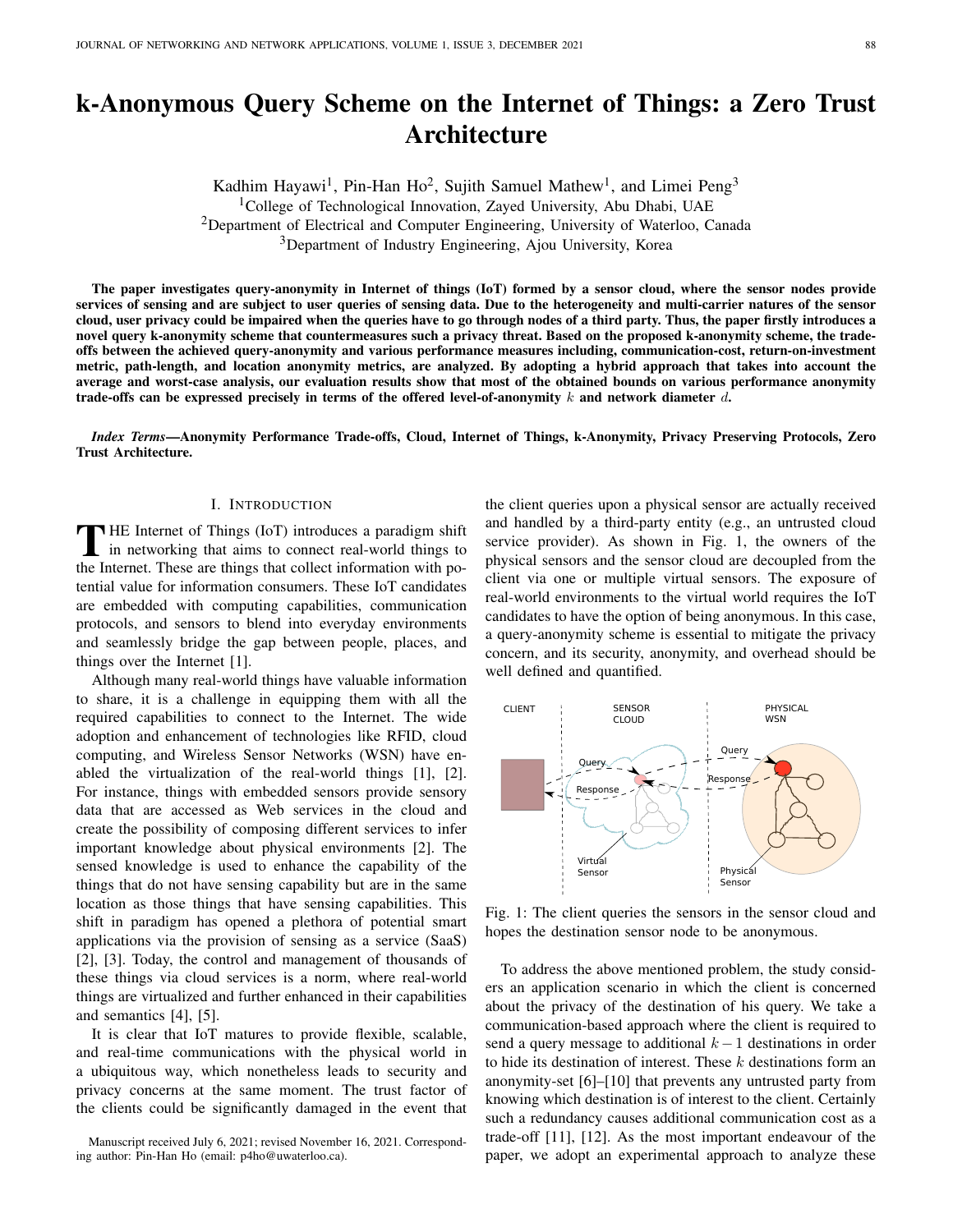trade-offs in detail to study the average and worst-case bounds on them, and investigate several variations of anonymitysets constructions methods. We are committed to answer the following questions: what is the impact of these variations on the performance of secure query  $k-anonymity$  scheme with respect to identity and location-anonymity? Which of these extensions are worthwhile in terms of the cost-effective secure query  $k - *anonymity*$  solutions they offer?

The contributions of this paper are in two folds. Firstly, we propose a novel secure query k-anonymity scheme and introduce its detailed implementation, including the partition algorithm, anonymity-sets construction methods, query routing algorithm, and querying protocol (see section IV). The main design goal is to lower the incurred communication-cost while satisfying the desired level-of-anonymity  $k$ . Secondly, we analyze the performance of the proposed scheme in depth by looking into several performance metrics in various simulation settings (see section V). During the analysis, we embrace a hybrid approach that takes both the average and worst-case scenarios into consideration. All the targeted variables, such as communication-cost, cost-benefit metric, path length, and location-anonymity metrics are measured for large values of independent variables namely, level-of-anonymity  $k$ , network size  $n$ , and network diameter  $d$ . Our evaluation results establish bounds on various anonymity performance trade-offs of the secure k-anonymous query scheme in terms of their offered level-of-anonymity  $k$ , and network diameter  $d$ .

# II. BACKGROUND AND TERMINOLOGY

The section presents the trust model, network model, and threat model of the study.

#### *A. Zero Trust Model*

We consider a Large WSN conglomerate owned by multiple operators, and the WSN could be in any type like terrestrial, underground, underwater, and mobile networks for gathering environmental data. The clients query the physical sensors for the sensed data by accessing services provided by the sensorcloud providers which could be governments, corporates, or academia. The various stakeholder entities in the scenario include the operators who own the WSNs, the cloud service providers, and the clients that query the sensors. Their relation is that the cloud service providers lease resources from the WSN operator/owner to offer the SaaS to their clients [2]. Thus, it is the cloud service providers who face their clients but are with limited knowledge on the sensor-cloud operations. Many applications of this model are foreseen in areas like smart cities, smart transportation, and smart manufacturing. The clients use the sensor data for different purposes like traffic management, resource exploration, environmental protection, air pollution control, and civil infrastructure monitoring, etc.

With the above mentioned scenario, we consider the *trustnone model* where a client trusts no other entity [11], which has been termed recently as "zero trust model" [13]–[16]. The clients are concerned about the privacy of their interest, queries, and data access patterns which may be compromised because of untrusted sensor-cloud owners or other competing clients.

An interesting application scenario is the deep-sea exploration in oil fields, where an oil company (client) is interested in querying the deep sea WSN that is owned by operators that are different from the cloud service provider [12]. Certainly the oil company (client) is not willing to share its interest with other stakeholder entities. It follows that a zero Trust model is such that the client treats the WSN, the cloud service provider, and other clients as untrustworthy adversaries. The kanonymous query scheme provides receiver anonymity service by hiding the ID of the destination node of a query in the crowd of other  $k-1$  queries' destinations. This is achieved by querying additional  $k - 1$  nodes along with the original query, such that an adversary cannot learn the true destination of a k-anonymous query with a probability non-negligibly greater than  $1/k$  by analyzing its traffic patterns. To satisfy this and to defend against all types of traffic analysis attacks including the intersection and statistical attacks, the proposed scheme divides the network of size  $n$  into multiple disjoint anonymitysets of size  $k \in [1, n]$ ."

#### *B. WSN Network Model*

Since query-anonymity solutions in a large-scale WSN are considered, we group the WSN sensor nodes into clusters whose head are elected or pre-assigned by network designer [17]. Thus the WSN is modeled as undirected connected graph  $G(V, E)$ , where V (vertices) are a number of n cluster heads joined by links or edges E. For every two nodes  $v_i, v_j \in V$ , it holds that the edge  $(v_i, v_j) \in E$  if and only if whatever  $v_i$  transmits,  $v_j$  can always receive, i.e.,  $v_i$  is adjacent to  $v_j$ . It is important not to confuse WSN sensor nodes with the nodes in the graph, where the nodes in the graph are clusterheads that are richer in resources compared to their cluster members and serve as gateway for relaying/broadcasting the clients' queries. We consider all cluster heads to be equal in power, computation, and communication capabilities.

#### *C. Threat Model*

The adversary in our setting is an unconditional global passive eavesdropper who is able to monitor and analyze all the message exchange between the client and the WSN but does not actively alter them. This is an often adopted adversarial model called the *semi-honest* or *honest-but-curious* adversary [18]. The adversary is global and strong enough to have access to the entire WSN. When there is no limitation on the computational power of the adversary or on her ability to collude with other component of the system, it is unconditional. The adversary is able to conduct cipher-text only traffic analysis attack. The attacker has access only to the output of the anonymity transformation when executed.

#### III. PROBLEM FORMULATION

In this section, the problem of designing a secure kanonymous query scheme is formulated. Based on the DAS (Disjoint Anonymity-Sets) construction [19], the following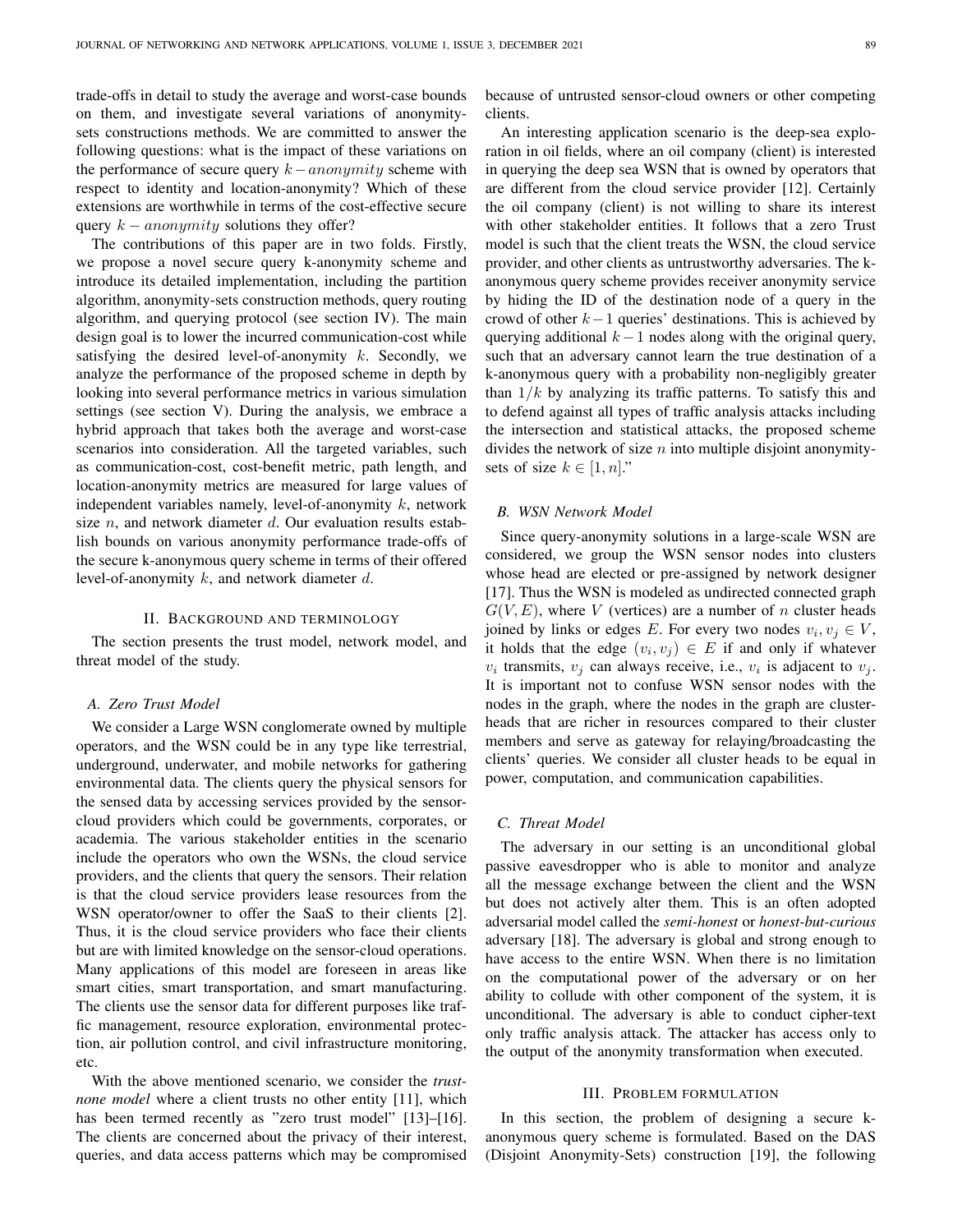three sub-tasks should be defined: one partition algorithm  $\pi$ and two anonymity transformations  $T$  and  $T^{-1}$ .

- 1)  $\pi$  is the partition algorithm that converts the whole WSN of size  $n$  into a union of disjoint non-empty anonymitysets. Specifically, the inputs of the algorithm include  $n$ the size of WSN and  $k \in [1, n]$  the desired level-ofanonymity. It outputs a partition of WSN containing a set disjoint anonymity-sets  $\mathbb{S} = \{s_1, \ldots, s_{\lfloor n/k \rfloor}\}\$ , where  $\bigcup_{s \in \mathbb{S}} = WSN$ , and each  $s \in S$  is of size  $|s| = [k, 2k - \mathbb{S}]$ 1]. The upper limit point of anonymity-set size, which is  $2k - 1$ , captures that fact that n may not be divisible by  $k$ . Hence, there exists at least one anonymity-set of size in the closed interval  $[k, 2k - 1]$ .
- 2)  $T$  is the anonymity transformation that maps every query q in its input space  $Q_T \in \mathbb{Q}_T$  to the corresponding anonymity-set  $s \in \mathbb{S}$ , i.e.,  $\forall q \in Q_T$ ,  $\exists s = T(q)$ , where  $q \in s$ . This means whenever the client wants to send a query  $q$  to a destination node, she is required to query each node in its corresponding anonymity-set s, as depicted in Fig. 2 for the case of  $|s| = 3$ . Moreover  $s = Q_T$ , and thus the partition algorithm  $\pi$  defines not only the set of anonymity-sets S but also the set of input spaces of anonymity transformation  $\mathbb{Q}_T$ .

Since the DAS anonymity-sets are disjoint, the input spaces of  $T$  are disjoint too, which by nature resists all types of intersection attacks among different anonymitysets [20]–[22]. This assures a certain level-of-anonymity regardless of the computational power of the eavesdropping adversary who is able to intercept the anonymity scheme for sufficiently long time.

3)  $T^{-1}$  is the inverse transformation that recovers the truedestination query from anonymity-set of the responses to the queries generated by anonymity transformation  $T$ . That is  $s = T^{-1}(q)$ . Note that T and  $T^{-1}$  can both be performed by the client which meets the requirement of trust-none model.



Fig. 2: The client queries additional nodes to hide its true destination (shaded).

#### IV. PROPOSED SAS SCHEME

Detailed implementation to each of the sub-tasks under DAS is provided in this section.

# *A. The Partition Algorithm*

We consider a source-routed square grid topology that has been widely employed in the related research [12], where the position of each node is defined by the ordered pair of its  $\overline{G}$ Cartesian coordinates  $(i, j)$ , where  $i, j \in [1, \sqrt{n}]$ . As in prior work [12], the client communicates directly with root-node  $v_{1,1}$ , which is the node at the upper left corner. The route between the root-node and any node in the shortest Manhattan distance. Note that Manhattan distance  $d_m$  between two nodes  $v_{i_1,j_1}$  and  $v_{i_2,j_2}$  is equal to the length of the path connecting them along the horizontal and vertical segments [23].

The following theorem formally defines the proposed partition algorithm and its proof justifies its feasibility.

*Theorem 1:*

Finement 1.<br>Given a  $\sqrt{n} \times \sqrt{n}$  square grid connected undirected graph  $G = (V, E)$ , there exists a partition of V into disjoint sets of nodes S = {s<sub>1</sub>, s<sub>2</sub>, . . . , s<sub>[n/k]</sub>} each of size ∈ [k, 2k – 1], the DAS anonymity-sets, such that the following properties hold:

- 1) The set of nodes  $\{v_1, v_2, \ldots, v_{|s_j|}\}$  in such anonymityset  $s_j$  has the following total ordering. Given  $i \in$  $[1, |s_j| - 1]$ , it holds that the Manhattan distance between nodes  $v_i$  and  $v_{i+1}$  is exactly 1.
- 2)  $v_1$  (the first-node from the source along the route) is at the lowest vertical distance (y-coordinate) from the rootnode  $v_{1,1}$  compared to other nodes in such anonymityset  $s_i$ .
- 3) Nodes  $\{v_2, v_3, \ldots, v_{|s_j|}\}$  in such anonymity-set  $s_j$  is at a vertical distance of  $\lceil |s|/\sqrt{n} \rceil$  from  $v_1$ .
- 4) The remainder out of partition  $n/k$  is distributed over anonymity-sets S using either First-Set-Spread (FSS), Equal-Spread (ES), or Random-Spread (RS) anonymitysets construction methods (which will be defined right below).

The properties  $(1)$  -  $(3)$  in the theorem ensure that the communication-cost is minimized when querying multiple sensor nodes in an anonymity-set, by which  $v_1$  (the first-node along the route) is at the least vertical distance from  $v_{1,1}$ , while all the other nodes of the same anonymity-set is confined within a vertical distance of  $\lceil |s| / \sqrt{n} \rceil$  from  $v_1$ .

The property (4) in the theorem ensures that the remainder nodes out of the partition  $n/k$  is distributed to the anonymitysets by using one of the following three anonymity-sets construction methods. The first is called First-Set-Spread (FSS), which adds all the remaining nodes to the first set closet to the root-node in order to lower the communication-cost because the first set is the closet to the root-node. The second is called Equal-Spread (ES), which goes to the other extreme by distributing the remainder equally over all the anonymity-sets. Whereas the Random-Spread (RS) adopts the uniform random distribution to disseminate the remaining nodes randomly across anonymity-sets. The three methods will be examined in Section V.

For the proof of existence of such disjoint anonymitysets, our approach is to introduce a partition algorithm that can be implemented in any 2-connected planner networks and the resultant a partition meets all the properties listed in theorem 1. The algorithm calls four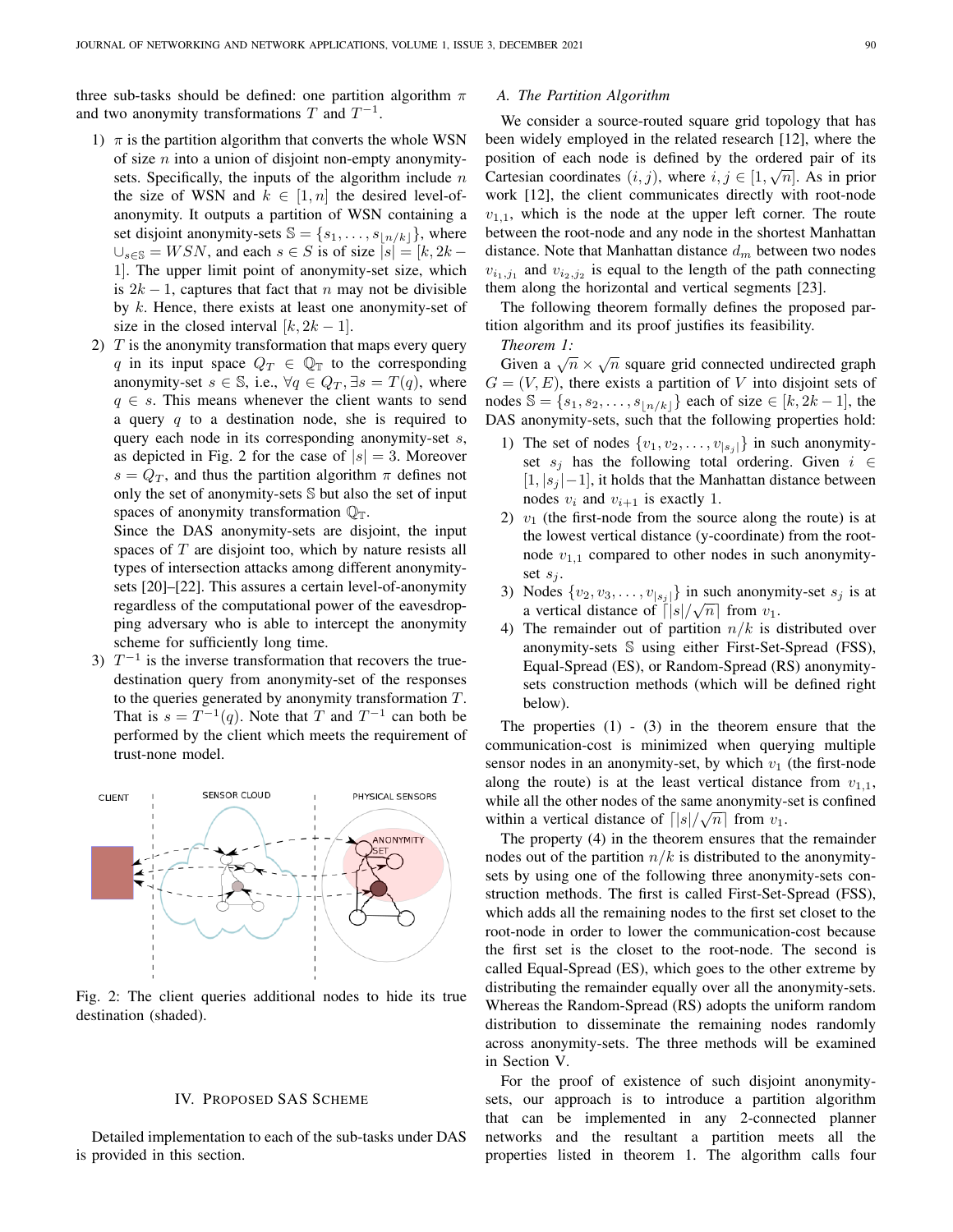other procedures, namely ConstructSpanningT ree that constructs a comb-like spanning tree  $t$  of  $G$ ,  $Construct Hamiltonian Path$  that constructs the Hamiltonian path  $P$  of t,  $FindAnonymitySetsSizes$ that determines the size of each anonymity-set, and  $ConstructOneAnonymitySet$  that constructs one anonymity-set. A working example of the algorithm that uses First-Set-Spread (FSS) is shown in Fig. 3.

#### **Algorithm 1** Partition Algorithm  $(\pi)$

**Input:**  $G = (V, E): \sqrt{n} \times \sqrt{n}$  Square grid connected undirected graph, k: a desired level of anonymity, and ascm: an anonymity-sets construction method **Output:**  $\mathbb{S}$ : the partition of  $G$  into disjoint anonymity-sets 1:  $n \leftarrow |V|$ 2:  $t \leftarrow ConstructSpanningTree(G)$ 3:  $P \leftarrow ConstructHamiltonianPath(t)$ 4:  $\{ |s_i| \mid i \in [1, \lfloor n/k \rfloor] \} \leftarrow FindAnonymitySetsSizes(ascm, n, k)$ 5: foreach  $i \in [1, |n/k|]$  do 6:  $s_i \leftarrow ConstructOneAnonymitySet(P, |s_i|)$ <br>7:  $P \leftarrow P$  with all nodes of  $s_i$  removed  $P \leftarrow P$  with all nodes of  $s_i$  removed 8: end for 9: return  $\mathbb{S} \leftarrow \{s_i | i \in [1, \lfloor n/k \rfloor] \}$ 10: procedure  $ConstructSpanningTree(G')$ /\* BFS is the Breadth First Search algorithm \*/ 11: **return**  $t' \leftarrow BFS(G')$  starting at root-node  $v_{1,1}$ 12: procedure  $Construct HamiltonianPath(t')$  $\hat{I}^*$  t' is a comb-like tree constructed by ConstructSpanningTree procedure above \*/ procedure above  $\gamma$ <br>13: **for**  $i \leftarrow 1$  to  $\sqrt{n}$  **do** 14: **if** i is odd **then** 15: **Remove the** 15: Remove the edge between nodes  $(i, 1)$  and  $(i + 1, 1)$  in  $t'$ 15: Remove the edge between nodes  $(i, 1)$  and  $(i + 1, 1)$  in t<br>16: Insert an edge between nodes  $(i, \sqrt{n})$  and  $(i + 1, \sqrt{n})$  in t' 17: end if 18: end for 19: **return**  $P' \leftarrow t'$ 20: procedure  $FindAnonymitySetsSizes(ascm', n', k')$ 21: foreach  $i \in [1, \lfloor n'/k' \rfloor]$  do  $22:$  $\binom{1}{i} \leftarrow k'$ 23: end for 24:  $r \leftarrow n' \mod k'$ 25: if  $ascm = FSS$  then 26:  $|s'_1| \leftarrow |s'_1| + r$ 27: else if  $ascm = ES$  then 28: **foreach**  $j \in [1, r]$  do 29:  $x \leftarrow j \mod \lfloor n'/k' \rfloor$ 30: if  $x = 0$  then 31:  $x \leftarrow \lfloor n'/k' \rfloor$ 32: end if  $33:34:$  $|s'_x| \leftarrow |s'_x| + 1$ end for 35: else if  $ascm = RS$  then 36: foreach  $j \in [1, r]$  do 37:  $x \leftarrow \text{RandomNumberGenerator}(1, |n'/k'|)$ 38:  $|s'_x| \leftarrow |s'_x| + 1$ 39: end for 40: end if 41: **return**  $\{ |s'_i| | i \in [1, \lfloor n'/k' \rfloor] \}$ 42: procedure  $ConstructOneAnonymitySet(P', l)$ 43: if  $l >$  number of nodes in  $P'$  then 44: return error 45: end if  $\mathbb{P}'$  is a Hamiltonian path that we treat as a tree. \*/ 46: Pre-order traverse  $P'$  /\* traverse from the the root-node,  $v_{1,1}$  \*/ 47: **return** a set containing the first  $l$  nodes we encounter

The Partition algorithm takes as inputs a  $\sqrt{n} \times \sqrt{n}$  square grid connected undirected graph  $G = (V, E)$ , a desired level of anonymity  $k \in [1, n]$ , and an anonymity-sets construction method (ascm). In line 2, we call  $ConstructSpanningTree$ to generate a comb-like spanning tree  $t$  of  $G$ . Then, we invoke

#### $Construct Hamiltonian Path$  on t in line 3.

In ConstructSpanningTree, line 10, we invoke Breadth First Search (BFS) [24], [25] at root-node,  $v_{1,1}$ , which visits all of its adjacent nodes from left to right. Then for each of these adjacent nodes in turn, BFS visits their adjacent nodes from left to right if they are unvisited before, and continues in a similar manner. This forms a comb-like spanning tree as In a similar manner. This forms a comp-like spanning tree as<br>shown in Fig. 4 that has one spine of length  $\sqrt{n}$  at  $y = 1$ shown in Fig. 4 that has one spine of length  $\sqrt{n}$  at  $y = 1$ <br>vertical line, and  $\sqrt{n}$  teeth, each of length  $\sqrt{n}$ , along the x axis.

In  $Construct Hamiltonian Path$ , line 12, we convert the comb-like spanning tree  $t$  into a Hamiltonian path  $P$ . We accomplish this by removing some edges and replacing them with others in different locations. For doing this, In line 13, we iterate  $i$  through the range of rows in the square grid. That we nerate *t* unough the range of rows in the square grid. That<br>is, it takes on values from 1 through  $\sqrt{n}$ . In line 14, we limit i values to odd numbers. In the  $i<sup>th</sup>$  iteration, we remove the edge between each two consecutive rows  $(i \text{ and } i+1)$  for odd values of  $i$ , and join them by an edge on the last column, as in lines 15 and 16.

To see why, refer to the comb-like tree  $t$  shown in the second graph from left of Fig. 3. To convert  $t$  into a Hamiltonian path, we need to: remove the edges joining the first and second rows on the first column, join them by inserting an edge on the last for the first column, join them by inserting an edge on the fast column,  $\sqrt{n}^{th}$ , leave the edge between the second and the third rows intact, and repeat the remove and insertion between the third and fourth rows. This is done in two iterations of the for loop in line 13, as indicated on the resultant Hamiltonian path in Fig. 3.

Back to the main body of Algorithm 1, we determine the size of each anonymity-set by calling  $FindAnonymitySetsSizes$  in line 4. This step is a prelude to assigning nodes to these anonymity-sets which is done in lines 5 to 8. In  $FindAnonymitySetsSizes$ , we set up an iterator,  $i$ , through all the anonymity-sets which takes values from 1 till  $|n/k|$ , line 21. In each iteration, we initialize the  $i^{th}$  anonymity-set,  $|s'_i|$ , to be equal to the desired level-of-anonymity,  $k'$ . This is the minimum size of an anonymity-set since the anonymity-set size is in  $[k, 2k - 1]$ . In line 24, we calculate the remainder  $r$  out of the partition  $n/k$  using modulo operation.

Then, starting at line 25, we use **if-else if** statement to stress the fact that either one of the three anonymity-sets construction method (ascm), FSS, EQ, or RS, is used. As mentioned in the proceeding paragraphs, these methods are used to distribute the remainder  $r$  over anonymity-sets. Simply, the FSS adds all the remaining nodes  $r$  to the first anonymity-set in line 26. Recall that ES attempts to add equal share of the remaining nodes  $r$  to each anonymity-set. Thus, we first set up an iterator, j, which takes values from 1 till the remainder  $r$ , line 28. In each iteration, we select an anonymity-set indexed by  $x$ sequentially, lines 29 to 32. Then, we increment its size by one node from the remaining nodes in line 33. Finally, for the RS, we again set up an iterator,  $j$ , which takes values from 1 till the remainder  $r$ , line 36. In each iteration, we increase the size of an anonymity-set whose index  $x$  is selected by a random number generator following the uniform distribution, lines 37 and 38.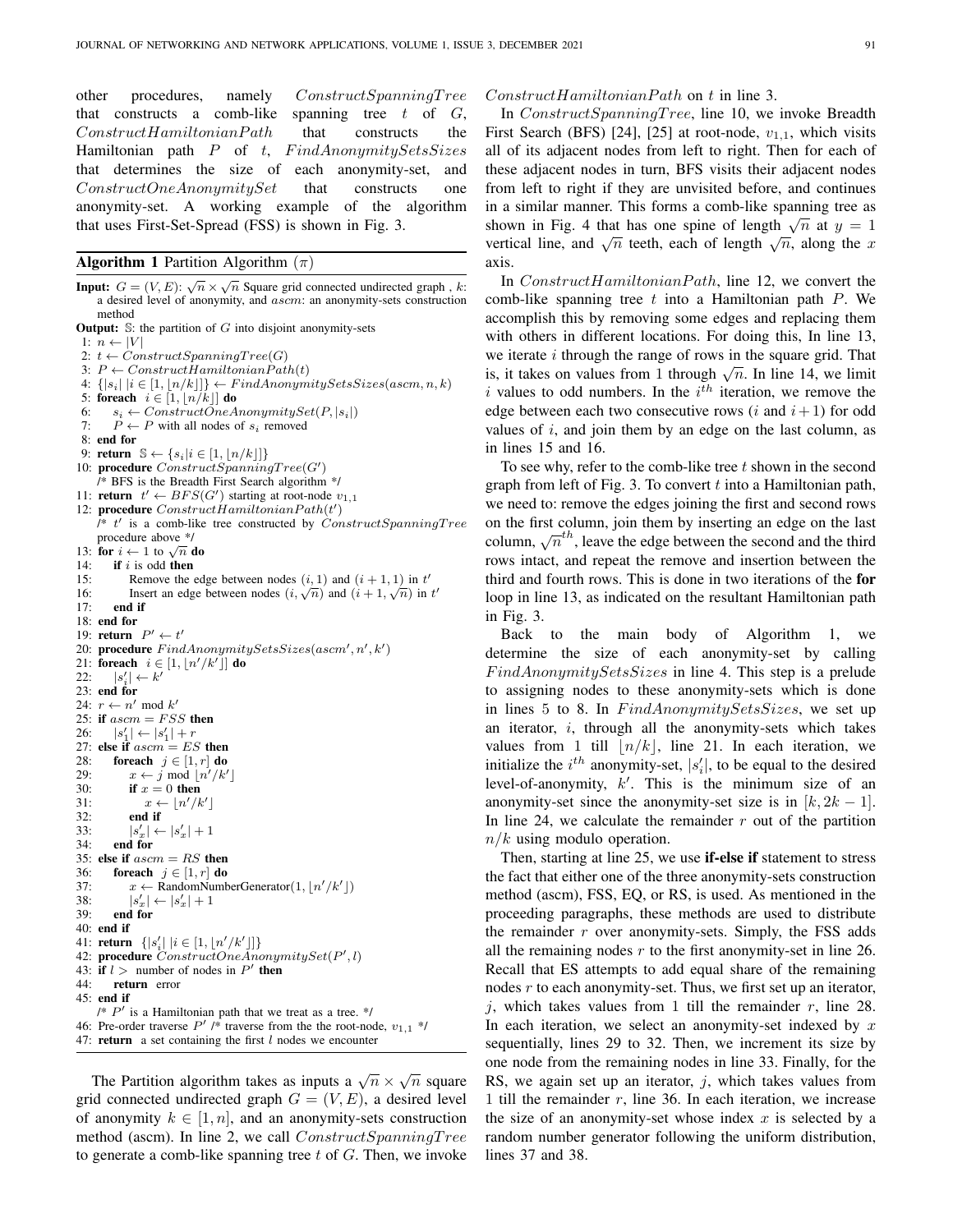

Fig. 3: An example of running the partition algorithm shown in Algorithm 1 on  $4 \times 4$  square grid connected undirected graph

In line 5 of the main body of the partition algorithm, we set up an iterator,  $i$ , through all the anonymity-sets which takes values from 1 till  $\lfloor n/k \rfloor$ . In each iteration, we call  $ConstructOneAnonymitySet$ , line 6, to construct the  $i^{th}$ anonymity-set. Then, we update the Hamiltonian path by removing the nodes of constructed  $i^{th}$  anonymity-set from it, as in line 7. Finally, after finishing the for loop in line 9, we return the partition  $S$  of G, which is a collection of anonymitysets.

.

In ConstructOneAnonymitySet, we treat the Hamiltonian path  $p'$ , which is one of the inputs in addition to an integer  $l$ , as a simple example of a tree. In line 46, we traverse the tree in a pre-order way [26]. That is, we recursively visit parent node from left to right before visiting their children node. In essence, this means we walk down the Hamiltonian path  $P'$  from its endpoint that is the root-node. In the last line, 47, we return the first  $l$  nodes we encounter to create one anonymity-set.

An important assertion is that the path from the root-node to any other vertex  $v$  in  $t$  is the shortest path from rootnode to  $v$  in  $G$ . This can be easily verified via the fact that each connected graph has a spanning tree [25], as well as the fact that the shortest path spanning tree  $t$  can be built via Breadth First Search (BFS) [24], [25] which we include in the procedure  $ConstructSpanningTree$  of the algorithm. Respectively, we derive the Hamiltonian path from the same spanning tree that we will use later for routing queries to the anonymity-sets, and collecting their responses, see section IV-B.

Note that the anonymity-sets are contiguous since all the nodes are possibly queried. Thus in the algorithm, we generate these anonymity-sets as a result of splitting a continuous path originating at the root-node to ensure the continuity requirement. On the other hand, since the path must be a Hamiltonian path that visits every node in WSN once, the disjointedness requirement is naturally met.

Time Complexity: We show that time of running Algorithm 1 on  $G = (V, E)$  is linear to the number of nodes  $|V| = n$ . First, the Initialization in line 1 takes  $O(1)$  time. ConstructSpanningTree takes  $O(|V| + |E|)$  with the BFS Constructs painting 1 ree takes  $O(|V| + |E|)$  with the Brs<br>algorithm [26]. Now, in a  $\sqrt{n} \times \sqrt{n}$  square grid graph, we observe that  $|V| = n$ , and  $|E| = 2(n - \sqrt{n})$ . Hence ConstructSpanningTree takes  $O(|V|+|E|) = O(n+2(n-$ 



Fig. 4: An example of comb-like rooted binary spanning tree construction algorithm using BFS for  $4 \times 4$  square grid connected undirected graph. (a) Stepwise construction of the tree in which the sequence of steps is numbered on the diagram, (b) the resultant tree

 $\sqrt{n})$  =  $O(n)$ .

In  $Construct Hamiltonian Path$ , the **for** loop costs  $O(\sqrt{n})$  due to a constant time consumed by the execution of the body of the loop. FindAnonymitySetsSizes in line 4 yields  $O(n)$  of running time. This is so because its cost is mainly of two parts namely, the foreach loop and the **if-else if** statement, and each one of them is in  $O(n)$  as follows. The foreach in line 21 costs  $|n/k|$  since its body takes constant time. But  $k \in [1, n]$ , therefore foreach is in  $O(n)$ . The FSS case, line 25, of **if-else if** costs a constant time, i.e  $O(1)$ . The ES case costs the same of its **foreach** loop in line 28 which performs a constant time block  $r$  times. Recall that r, the remainder out of the devision  $n/k$ , is in  $O(k)$  which is in turn in  $O(n)$ . Hence the EQ case is in  $O(n)$ . Finally, the RS case is in  $O(n)$  because its **foreach** performs a constant time block of code  $r$  times. The **foreach** loop in lines 5–8 performs ConstructOneAnonymitySet and the remove of  $s_i$  nodes operation, line 7,  $\lfloor n/k \rfloor$  times. Considering ConstructOneAnonymitySet, lines 42–45 costs a constant time, and the Pre-order, line 46, traverse only  $|s_i|$  nodes of the Hamiltonian path. The remove operation, line 7, removes |s<sub>i</sub>| nodes from the Hamiltonian path. Since  $|s_i| \in [k, 2k-1]$ (see section III), each of  $ConstructOneAnonymitySet$  and the remove operation, line 7, takes time  $\Theta(k)$ . Therefore, we can state the running time of the for loop in lines 5–8 as  $O(|n/k| \times (k+k) = O(n/k \times 2k) = O(n)$ . Consequently, the total running time of the Partition algorithm, which is equal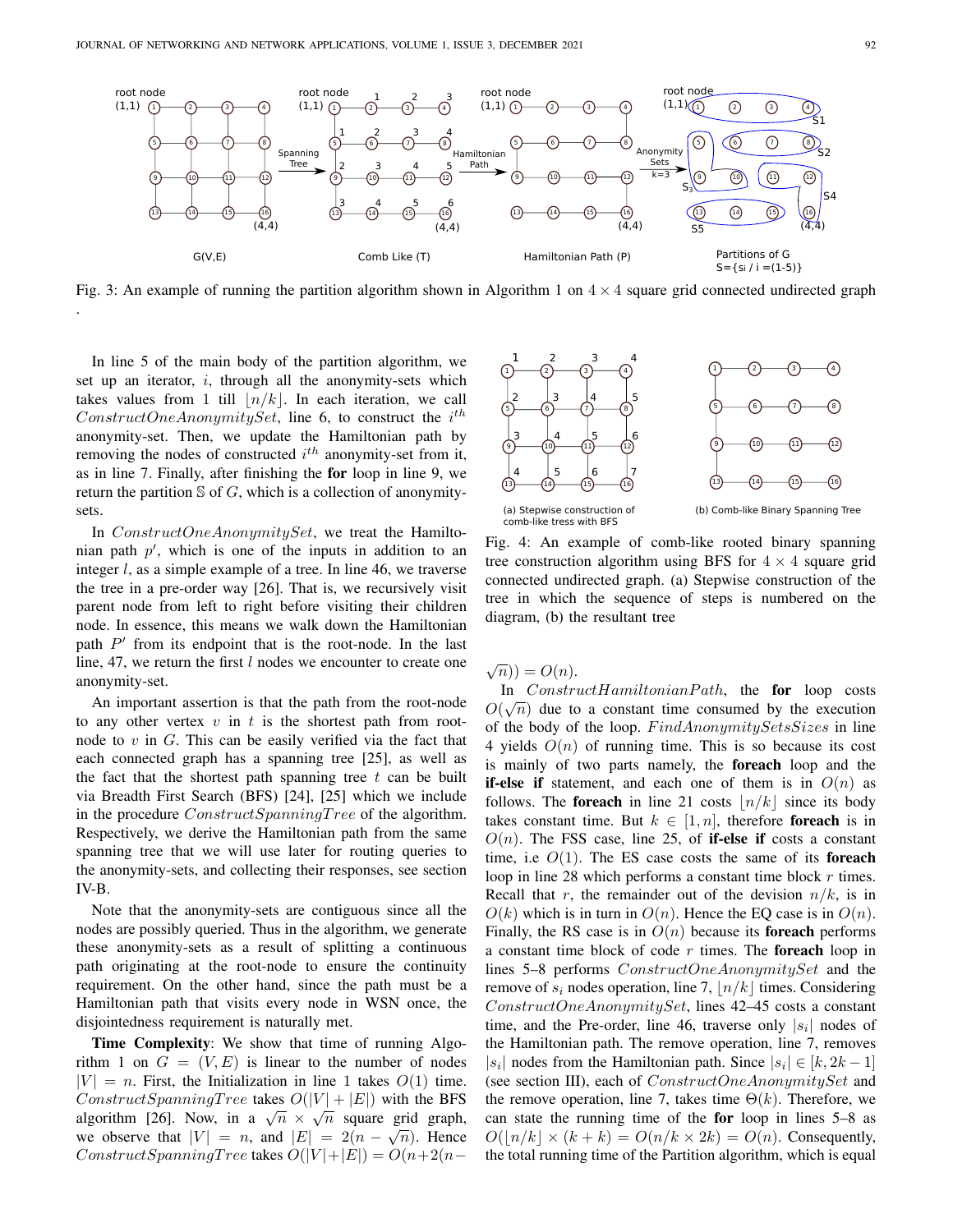to the sum of the time taken by  $ConstructSpanningTree$ ,  $Construct Hamiltonian Path, Find AnonymitySets.$ and the **foreach** loop in lines 5–8, is  $O(n + \sqrt{n} + n + n) =$  $O(n).$ 

Now we are able to prove the existence of a valid partition according to theorem 1, which also proves the correctness of the Partition algorithm.

*proof 1 (Proof for Theorem 1):* Firstly we argue that by implementing the Partition Algorithm 1, the generated anonymity-sets are disjoint since each of them is obtained by splitting a Hamiltonian path of length  $n$  into path segments of size in  $[k, 2k - 1]$ . Then we argue that the four properties in theorem 1 are satisfied as follows. Property (1) is satisfied due to the fact that the Manhattan distance between nodes  $v_i$  and  $v_{i+1}$  is exactly 1, for  $i \in [1, |s_i| - 1]$ , since they are successive nodes on the Hamiltonian path. To prove the feasibility of the second property, we specify  $v_1$  of each anonymity-set to be the endpoint of the corresponding path segment that is closest to the root-node along the Hamiltonian path. The property is satisfied because the root-node,  $v_{1,1}$ , is at  $y = 1$ , the lowest y-coordinate. For example,  $v_1$  becomes the root-node itself in the anonymity-set that contains the root-node, wherein the y-coordinate of  $v_1$  is the lowest among other nodes in each anonymity-set, and nodes  $\{v_2, v_3, \ldots, v_{|s_i|}\}$  are located on the same row of  $v_1$  or below it. Since the length of each row is  $\overline{n}$ , the number of rows that the anonymity-set spans is in  $\Theta(\lceil |s|/\sqrt{n})$ , which satisfies the third property. The fourth property is naturally satisfied because in Algorithm 1, the remainder nodes are distributed over the anonymity-sets using one of the anonymity-sets construction methods namely, FSS, ES, or RS.

*B. Query Routing*

To query a desired (by the client) destination node  $v_d$  in WSN anonymously using DAS scheme, we need to route a query to every member of the anonymity-set  $s_i$  to which  $v<sub>d</sub>$  belongs. The proposed routing algorithm achieves this by building a routing substrate based on the comb-like shortestpath spanning tree provided by the partitioning algorithm 1. By launching a single query that visits all nodes of  $s_i$  to which  $v_d$ belongs, the query responses of all the nodes are collected in a piggyback manner [27], where each node in the anonymity-set attaches its response data with its ID to the query packet.

The proposed source-route construction, namely Algorithm 2, is given as follows.

The output of Algorithm 2 is the list  $h_i$  which contains the source-route header information required by the DAS anonymity scheme. Each entry in  $h_i$  consists of two elements: the node ID value denoted by  $ID_v$ , and the node action value denoted by  $Action_v$ . As a query request is received, we first invoke  $FindAnonymitySet$ , in line 1, to find the the index  $j \in [1, |n/k|]$  of the anonymity-set  $s_i$  to which  $v_d$ belongs. In  $FindAnonymitySet$ , line 10, an iterator i is set up through all the anonymity-sets to check which one contains the queried node,  $v_d$ . In lines, 2 and 3, we specify x and y coordinates of the first-node as  $v_1(x_1, y_1)$ , and the last-node as  $v_{|s_j|}(x_{|s_j|}, y_{|s_j|})$ , of the discovered anonymity-set  $s_j$ . In line 4, we initialize  $h_j$ , which contains the source-route header information, to an empty list. In line 5, we call the procedure

### Algorithm 2 Source-Route Construction

- **Input:**  $G = (V, E)$ :  $\sqrt{n} \times \sqrt{n}$  connected undirected graph,  $v_d \in V$ : the queried destination node, and  $\mathbb{S} = \{s_i | i \in [1, \lfloor n/k \rfloor] \}$ : the anonymitysets obtained from running Algorithm 1
- **Output:**  $h_i$ : the source-route header information which is an ordered list of node IDs with their action values, and  $s_j$ : the corresponding anonymityset of  $v_d$ , where  $j \in [1, |n/k|]$
- 1:  $j \leftarrow FindAnonymitySet(v_d)$
- /\* The coordinates of first-node of the anonymity-set  $s_j$  \*/ 2:  $(x_1, y_1) \leftarrow$  coordinates of  $v_1$  of  $s_i$
- /\* The coordinates of last-node of the anonymity-set \*/ 3:  $(x_{|s_j|}, y_{|s_j|}) \leftarrow$  coordinates of  $v_{|s_j|}$  of  $s_j$
- 4: Initialize  $\tilde{h}_i$  to an empty list
- 5:  $t \leftarrow ConstructSpanningTree(G)$
- 6:  $SourceRoutePart1(t, h<sub>j</sub>, x<sub>1</sub>, y<sub>1</sub>)$
- 7:  $SourceRoutePart2(s<sub>i</sub>, h<sub>i</sub>)$
- 8:  $SourceRoutePart3(t, h_j, x_{|s_j|}, y_{|s_j|})$
- 9: return  $h_i, s_j$
- 10: procedure  $FindAnonymitySet(v')$
- 
- 11: **for**  $i \leftarrow 1$  to  $\lfloor n/k \rfloor$  **do**<br>12: **if**  $v' \in s_i$  **then** 12: if  $v' \in s_i$  then
- $13:$  $j^\prime=i,$  break

′

- 14: end if
- 15: end for
- 16: return  $j$
- 17: procedure  $ConstructSpanningTree(G')$ /\* BFS is the Breadth First Search algorithm \*/
- 18: **return**  $t' \leftarrow BFS(G')$  starting at root-node  $v_{1,1}$
- 19: procedure  $SourceRoutePart1(t', h'_j, x'_1, y'_1)$
- 20: for  $i \leftarrow 1$  to  $y'_1 1$  do
- 21: Append $\vec{For}$ warding $Node((1, i), h'_j)$
- 22: end for
- 23: for  $i \leftarrow 1$  to  $(x'_1 1)$  do
- 24: AppendForwardingNode $((i, y'_1), h'_j)$
- 25: end for
- 26: procedure  $SourceRoutePart2(s'_j, h'_j)$
- 27: **foreach** node  $v \in s'_j$  **do**
- 28:  $ID_v \leftarrow ID$  of node v<br>29:  $Action_v \leftarrow 1$  /\* pigg
- 29:  $Action_v \leftarrow 1$  /\* piggyback action \*/<br>30: Append  $(ID_v, Action_v)$  to  $h'$ .
- 30: Append  $\langle ID_v, Action_v \rangle$  to  $h'_j$ 31: end for
	-
- 32: procedure  $SourceRoutePart3(t', h'_j, x'_{|s_j|}, y'_{|s_j|})$
- 33: for  $i \leftarrow x'_{|s_j|} 1$  to 1 do
- 34: AppendForwardingNode $((i, y'_{|s_j|}), h'_j)$
- 35: end for
- 36: for  $i \leftarrow y'_{|s_j|} + 1$  to 1 do
- 37: AppendForwardingNode $((1,i), h'_j)$
- 38: end for
- 39: **procedure**  $AppendForwardingNode((x, y), h''_j)$
- 40:  $ID_v \leftarrow ID$  of the node corresponds to point  $(x, y)$  in the plane
- 41:  $Action_v \leftarrow 0$  /\* forward action \*/
- 42: Append  $\langle ID_v, Action_v \rangle$  to  $h''_j$

 $ConstructSpanningTree$  on G to generate a comb-like shortest-path spanning tree  $t$ , and then invoke the following three procedures:  $SourceRoutePart1, SourceRoutePart2,$  $SourceRoutePart3$  in lines 6, 7, and 8 respectively, on t, and  $s_i$  as input arguments.

SourceRoutePart1 constructs the route to  $v_1(x_1, y_1)$ , which is the first-node of  $s_j$ , by traversing the comb-like shortest-path spanning tree  $t$  using two for loops. In the first loop, line 20–22, we traverse the tree vertically by increasing the y coordinate along the spine of the comb, i.e.  $x = 1$ vertical line, starting from root-node  $v_{1,1}$ , until reaching the tooth of the comb with a y coordinate equal to  $(y_1 - 1)$ . In the second for loop, line 23–25, we traverse the tree along the next tooth, i.e. the one with a y coordinate equal to  $y_1$ , horizontally by increasing the  $x$  coordinate till we hit  $v_1$ .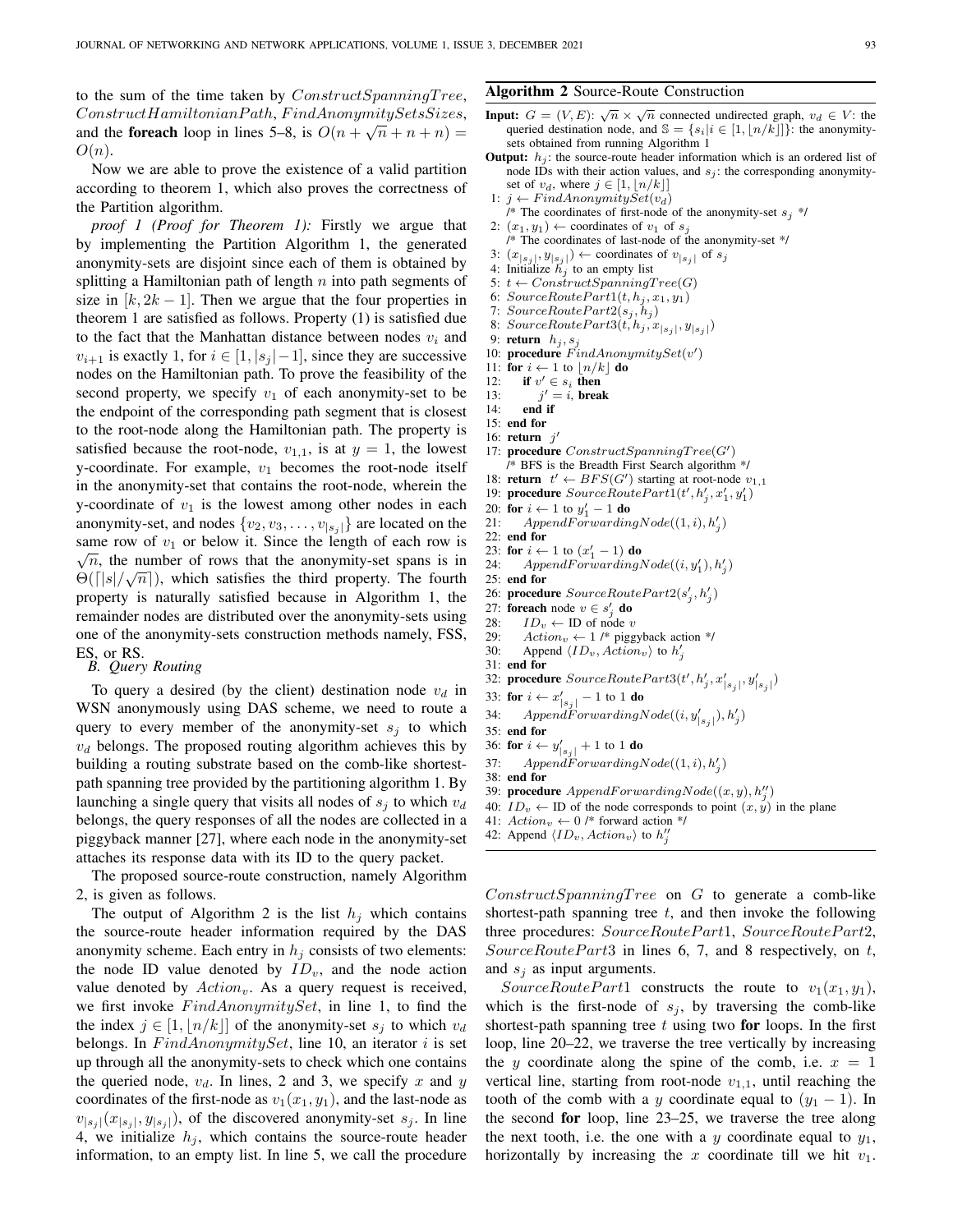Each time through any of the two for loops, we append a forwarding node entry to  $h_i$  by invoking another procedure, namely  $AppendForwardingNode$  in line 21 and 24, which specifies the two elements of the appended node entry in  $h_i$  as follows: ID of the node, and action value of 0, which denotes a forward action only. Then we append the forwarding node entry.

In  $SourceRoutePart2$  (line 26–31), we iterate through the nodes of the anonymity-set  $s_i$ . In each iteration of the **foreah** loop, we specify the two element of the appended node entry as follows: the ID of the node, and the action value of 1, which denotes a respond action in a piggyback manner. Then we append the node to  $h_i$ .

In SourceRoutePart3, we construct the route from the last node of  $s_j$  namely,  $v_{|s_j|}(x_{|s_j|}, y_{|s_j|})$  to the root-node  $v_{1,1}$ . To achieve this, we traverse  $t$  using two for loops. In the first loop, line  $33-35$ , we traverse t horizontally by decreasing the x coordinate, starting from  $x = x_{|s_i|} - 1$  till we reach the spine at  $x = 1$ . Then, in the second for loop on line 36–38, we traverse  $t$  vertically by decreasing the  $y$  coordinates along the spine, starting from  $y_{|s_j|} + 1$  till we reach  $v_{1,1}$ . Similar to  $SourceRoute Part1$ , in each iteration of any of the for loops, we invoke  $AppendForwardingNode$  to append a forwarding nodes entry to  $h_i$  after specifying its two element: ID of the node, and action value of 0, which denotes a forward action only.

Time Complexity: The Source-Route Construction algorithm, listed in Algorithm 2, runs in time linear with the size of the square grid WSN,  $|V| = n$ . To see that, firstly we observe that  $FindAnonymitySet$  takes at most  $O(|n/k|) = O(n)$ . The assignments and initialization, lines 2, 3, and 4, takes constant time,  $\Theta(1)$ . As we establish in section IV-A, the running time of ConstructSpanningTree on a square grid graph is in  $O(|V| + E||) = O(n)$ . Each of the two **for** loops of SourceRoutePart1 takes  $O(\sqrt{n})$ . This is so because the first loop iterates along the spine of the comb-like spanning tree, and the second iterates along one of its teeth, and both are in  $O(\sqrt{n})$  as mentioned in section IV-A.

The same argument is valid for the running time of SourceRoutePart3 with the parts of the comb-like tree along which the two **for** loops iterate are reversed. Therefore,  $SourceRoutePart3$  takes  $O(\sqrt{n})$ . Lastly, SourceRoutePart2 runs in time linear with the size of the anonymity-set of the queried node  $v_d$ , i.e. it is in  $\Theta(|s_j|)$ . Since  $|s_j| \in [k, 2k-1]$ , and  $k \in [1, n]$ , thus SourceRoutePart3 takes time  $O(n)$  in the worst case. Therefore, the total running time of the Source-Route Construction algorithm, listed in Algorithm 2, which is equal the sum of time taken by  $FindAnonymitySet$ ,  $Construct SpanningTree,$   $SourceRoutePart1,$  $SourceRoutePart2, and$   $SourceRoutePart3$  is  $O(n + n + \sqrt{n} + n + \sqrt{n}) = O(n).$ 

#### *C. The Querying Protocol*

Our querying protocol, which implements the DAS anonymity scheme  $(\pi, T, T^{-1})$ , defines the rules for sending the client's query to a desired destination node  $v_d$ , and collecting its response anonymously. The protocol involves the following parties: the client  $\mathcal{C}$ , the sensor-cloud  $\mathcal{S}$ , and the WSN nodes  $V$ .  $C$  is the initiator of the protocol since she is the party who decides when to send a new query, the event that starts the execution of the protocol. Based on their action values in the header of the query packet, WSN nodes either forward the query packet to the next hop in the source-route header information, or piggyback their response data before forwarding.

In Protocol 1, we describe, in detail, how the parties engage in the querying protocol by exchanging messages, and acting upon receiving them. In the following, we identify some relevant aspects of the protocol that comply with the requirements of our trust model as specified in section II.

Recall from section II, in our trust-none model, the owner of the sensitive information namely, the client  $C$ , trusts no other player in the anonymity scheme. In other words, the model allows the adversary to be outsider or any one of the querying protocol players except the owner of the sensitive information C. Moreover, the scheme remains secure against the collusion of any of its outsider or insider adversaries. Consequently, in addition to the partition algorithm  $\pi$ , all of the anonymity transformations  $(T,$  and  $T^{-1}$ ) are performed exclusively at the client  $C$ . This is illustrated at the beginning of Protocol 1 where Algorithm 2, which utilizes the Partition algorithm  $\pi$ , is used to find the anonymity-set  $s_i$  corresponds to the queried node  $v_d$ , and construct the source-rote header information  $h_j$ . In essence, this means that the anonymity transformation  $T$ and the partition algorithm  $\pi$  are run entirely at C before even contacting the sensor-cloud  $S$ . Further, at the end of Protocol 1, the inverse anonymity transformation  $T^{-1}$  is performed at C.

#### V. PERFORMANCE EVALUATION

The proposed DAS k-anonymous query scheme was examined via extensive simulation. We ensure all the targeted variables, such as average-case, and worst-case communicationcost, path length, and location-anonymity, are systematically measured with respect to the level-of-anonymity  $k$ , WSN network size  $n$ , and diameter  $d$ . We implemented all of our algorithms and querying protocol in a large-scale network environment on a dedicated 2.6 GHz Intel Core  $i7 \times 86\_64$ bit machine running OS X 10.11.6 El Capitan. In essence, we measured the following:

- How the anonymity scheme performance changes with the level-of-anonymity  $k$  for various values of WSN network diameter d, and
- How the anonymity scheme performance changes with WSN network diameter  $d$  for various values of level-ofanonymity k.

The query packet is structured as follows: 1 byte for the client ID, 10 bytes for MAC header, 1 byte for the action taken by each node to be either froward or append response then forward, 2 bytes for the node IDs. Each query data and response data is modeled to be constant at 32 bytes. To evaluate energy consumption, we adopt the MEMSIC TelosB mote platform [12] where each node is composed of a TI MPS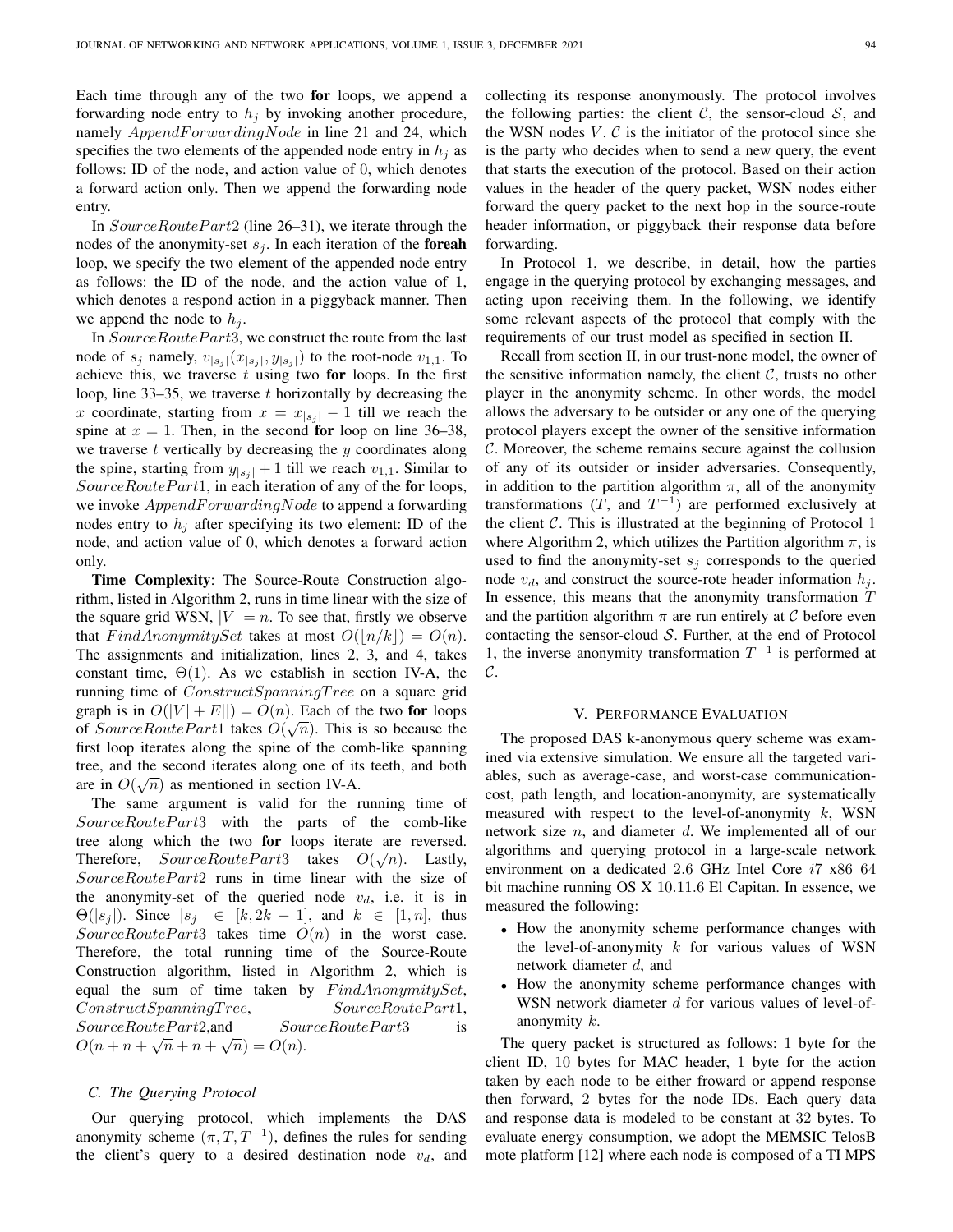#### Protocol 1 The Querying Protocol

```
upon receiving a request from the client C to query a destination node v_d:
Using Algorithm 2:
  Find anonymity-set s_i of v_dGenerate corresponding source-route header information h_iInitialize R to an empty list of size |s_i|/* R stores piggybacked response data */
Create a query packet \rho:
  Insert the client query data, and R into the payload of \rhoInsert h_i into the header of \rhoSend \rho to the Sensor-Cloud Supon receiving \rho by S from C:
Forwards \rho to WSN through v_{1,1} (the root-node of WSN)
upon receiving \rho by an arbitrary WSN node v:
if v is not the first node entry in h_i then
  Drop ρ
else
   Remove v's entry \langle ID_v, Action_v \rangle from h_iif Action_v = 0 then
      \rho \leftarrow \rho with v's entry removed from h_iForward(\rho)else if Action_v = 1 then
      Append v's response data d_i, i \in [1, n] to R in \rho\rho \leftarrow \rho with v's entry removed from h_iForward(\rho)end if
end if
upon receiving \rho by S from v_{1,1}:
Send back to C
upon receiving \rho by C from S:
Extract v_d's response data from RDrop the rest of \rhoprocedure Forward(\rho')if h_j is empty then
   Send back to Selse
   Forward \rho' to the next node in h_jend if
```
430 microcontroller and CC2420 RF transceiver that consumes 1.8 microjoule per byte for reception and 2.1 microjoule per byte for transmission.

# *1) Performance Metrics*

In addition to various performance anonymity trade-offs, we are interested in measuring the offered level-of-anonymity k (the benefit) relative to the communication-cost  $c$  (cost) of implementing the proposed scheme, as well as evaluating the achieved location-anonymity. For the benefit-cost analysis, the metric of Return-On-Investment (ROI) is introduced, where  $ROI = \frac{k}{c}$ . In essence, *ROI* measures the return on investment relative to the cost of investment.  $ROI$  is taken for both the average and worst-case communication-cost evaluation.

For the location-anonymity, two formal metrics are adopted to measure the average and maximum achieved anonymity. The first metric is the *radius of cloaking area* of a specific level-of-anonymity k that is modelled as an equivalent circular area. Note that the cloaking area is the amount of space within which the true destination of a query is not identifiable due the the existence of its anonymity-set members, whereas the cloaking distance of a node, denoted as  $d_c$ , is the distance between it and any another node in its anonymity-set [28]. The radius  $r$  measures the average cloaking distance of the centroid node over all anonymity-sets. Note that the centroid node of the anonymity-set  $s_j$  is the node  $v_i$  with the minimum sum of cloaking distances  $Sum_i d_c$  to all other nodes in  $s_j$ , i.e.,  $\min_{v_i \in s_j} (Sum_i d_c)$ . Thus, we compute the radius r as the minimum value of the average of the cloaking distances of the centroid over all anonymity-sets for a specific  $k$ , i.e.,

$$
r = \min_{s_j \in \mathbb{S}} (\frac{\min_{v_i \in s_j} (Sum_i d_c)}{k - 1}), i \in [1, |s_j|], j \in [1, \lfloor n/k \rfloor]
$$

To see how  $r$  is computed, a simplified example in which  $k = n = 9$ , i.e. for a single anonymity-set case, is shown pictorially in Fig. 5.

Now, we show how to obtain the second metric, i.e. the maximum cloaking distance  $d_{max}$ . We first find the maximum cloaking distance  $d_{max_i}$  for each node  $v_i$  in an anonymityset  $s_i$  for a certain level-of-anonymity k. Since each node in the anonymity-set is a possible true destination, then we apply the concept of weakest link to select the minimum of the found maximum cloaking distances for each anonymity-set [29]. Eventually, we choose the weakest link again by taking the minimum over all of the anonymity-sets which results in the final maximum cloaking distance  $d_{max}$ . That is,  $d_{max}$  =  $\min_{s_j \in \mathcal{S}} (\min_{v_i \in s_j} (d_{max_i})), i \in [1, |s_j|], j \in [1, |n/k|]$ 



Fig. 5: A simplified example of creating the equivalent circular cloaking area.

Based on the performance metrics, two sets of experiments are conducted with regard to the level-of-anonymity  $k$  and the network diameter d.

#### *A. Level-of-Anonymity* k

We first measured the average communication-cost  $c_a$  incurred by DAS to achieve various level-of anonymity  $k \in$  $[1, n]$  based on a partition construction FSS, ES, and RS, respectively. Since the network diameter  $d$  of a square grid expectively. Since the hetwork diameter  $u$  or a square grid<br>graph is equal to  $2(\sqrt{n}-1)$ , changing n implies change of d. For more reliable results, our experiment is repeated in several WSN networks of sizes up to  $n = 10000$ , that is of diameter up to 198. In addition, we averaged the RS results over 100 random runs. We depict the obtained results for larger network sizes in Fig. 6.

It is observed that there exists a value of  $k = d$ , which we call the inflection point  $k_0$ , after which the average communication-cost is bounded from above and below by  $O(k^2)$ , and  $\Omega(k^2)$  respectively, i.e. it is in  $\Theta(k^2)$ . Accordingly, these bounds are labeled as UB (Upper Bound) and LB (Lower Bound) in Fig. 6.

To explain the above results, we argue as follows. The communication-cost c consists of two components namely, the routing-cost and the collection-cost, which is in  $\Theta(d^2 + k^2)$  and  $\Theta(k^2)$ , respectively. Please see appendix for a formal proof (Lemma 1). Thus, the total incurred communication-cost  $c$ ,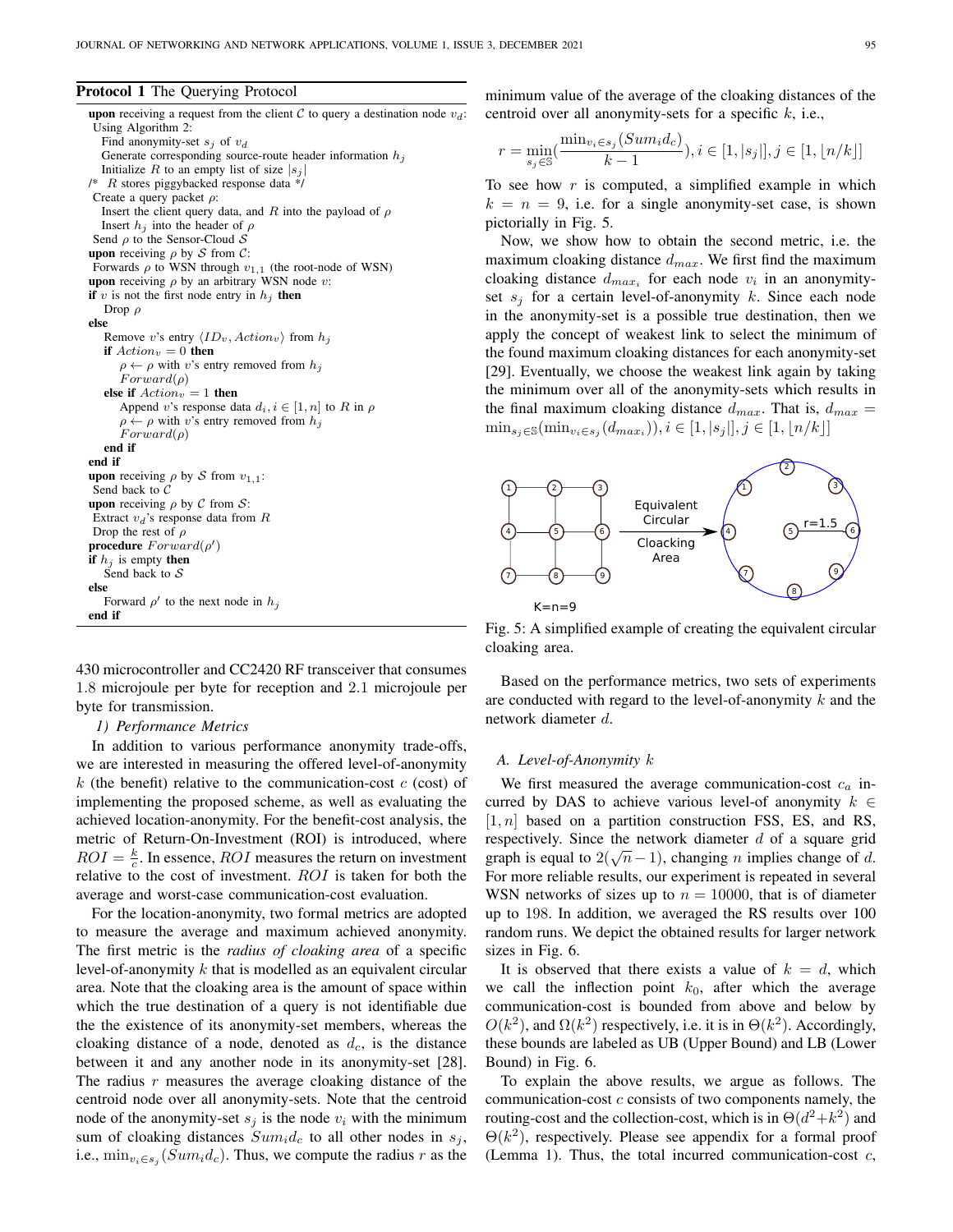

Fig. 6: The average communication-cost with varying  $k$ .

which is the sum of the routing-cost and collection-cost, is  $c = \Theta(d^2 + k^2) + \Theta(k^2)$ , which is simplified as follows.

$$
c = \Theta(d^2 + k^2) \tag{1}
$$

When  $k$  is relatively large compared to  $d$ , the cost becomes  $c = \Theta(k^2)$ , which happens when k exceeds the inflection point  $k_0 = d$ , as in the proceeding paragraphs.

In terms of comparing the different anonymity-sets construction methods, we observed that they are close to each other with respect to their incurred average communicationcost to achieve various values of  $k$ . It is expected that the FSS takes less energy because it tends to have the whole remainder in the first set close to the root node eliminating the first and third part of the source-route, as described in Algorithm 2. However, it was quiet surprising that FSS was outperformed consistently by the ES and RS at some points. These points occur when the remainder of  $n/k$  is at its local maximum value. A reason for that must be related to the way that the piggy-back strategy collects sensor readings which incurs a cost that grows with the remainder of  $n/k$ . Additionally, the differences in energy consumption become less evident as the remainder approaches zero. This is what gives the curves their stair-like shapes.

Fig. 7 shows the results on worst-case communication-cost  $c_w$ . Similar observations are gained as that of the averagecase above, where the worst-case cost of FSS was the highest, the Random-Spread performs in between the FSS and the ES, but closer to the later due to its random assignment of the remaining nodes to different sets.



Fig. 7: The worst-case communication-cost with varying  $k$ .

There is something specific and enriching that we discover by looking into the curves and data traces of ROI for variable level-of-anonymity  $k$  as shown in Fig. 8, and 9. The  $ROI$ curves were shaped like a bell around the inflection point  $k_0 = d$  for both the average and worst-case cost, and all the anonymity-sets construction methods. That is, the ROI increased with k till the inflection point  $k_0 = d$  after which it decreased significantly with  $k$ . From practical viewpoint, this indicates that the ROI relative to the cost is at its highest values around the inflection point  $k_0 = d$ .

We argue as follows. First recall from equation 1 that the communication-cost  $c$  consists of two components, one grows in proportion to  $k^2$  and the other is in  $d^2$ . The first component increases with the anonymity-set size  $|s|$  since  $|s| \in [k, 2k - 1]$ . On the other hand, the second is due to the cost of forwarding a query to the first-node of anonymityset, and returning collected responses from the last-node of the anonymity-set. Since we fixed the network size  $n$  during this part of the experiment, the length of the forward and return paths shrinks with every increment in  $k$ . It follows that this component decreases with k. Now, for the range of  $k < k_0$ , The increment in the first component is marginal and balanced by the decrease in the second leaving the communicationcost almost constant. Thus,  $ROI = k/c$  increases with k for  $k < k0$ . Nevertheless, when k exceeds the inflection point  $k_0 = d$ , the first component  $k^2$  dominates the second which results in a substantial decrease in  $ROI$  as the value of  $k$ grows.

By comparing the *ROI* data traces of different anonymitysets construction method, we made comparable observations to that of the average and worst-case analysis mentioned in the proceeding paragraphs. That is, the values of the ROI under the three methods were close to each other. However, the ROI of FSS was the lowest in most of the time as  $k$  increased due to the growing size of the first anonymity-set. This becomes more evident when the worst-case cost is used to compute the ROI as shown in Fig. 9. Additionally, the ROI of RS was between the FSS and the ES.



Fig. 8: The benefit-cost metric using the average communication-cost  $ROI_{av}$  with varying  $k$ .

Furthermore, we found that the total number of hops along the query and response path are in  $O(k)$  for  $k > d$  for both the average and worst-case, as shown in Fig. 10 and 11, regarding various  $n$  and anonymity-sets construction methods.

The path length is further used as an index to compare the performance of the different anonymity-sets construction methods. We observed that all of them performed similarly in the average-case, which follows our intuition since the different anonymity-sets construction methods spread the same total number of hops in various ways. Thus, they produced comparable total number of traversed hops to query all the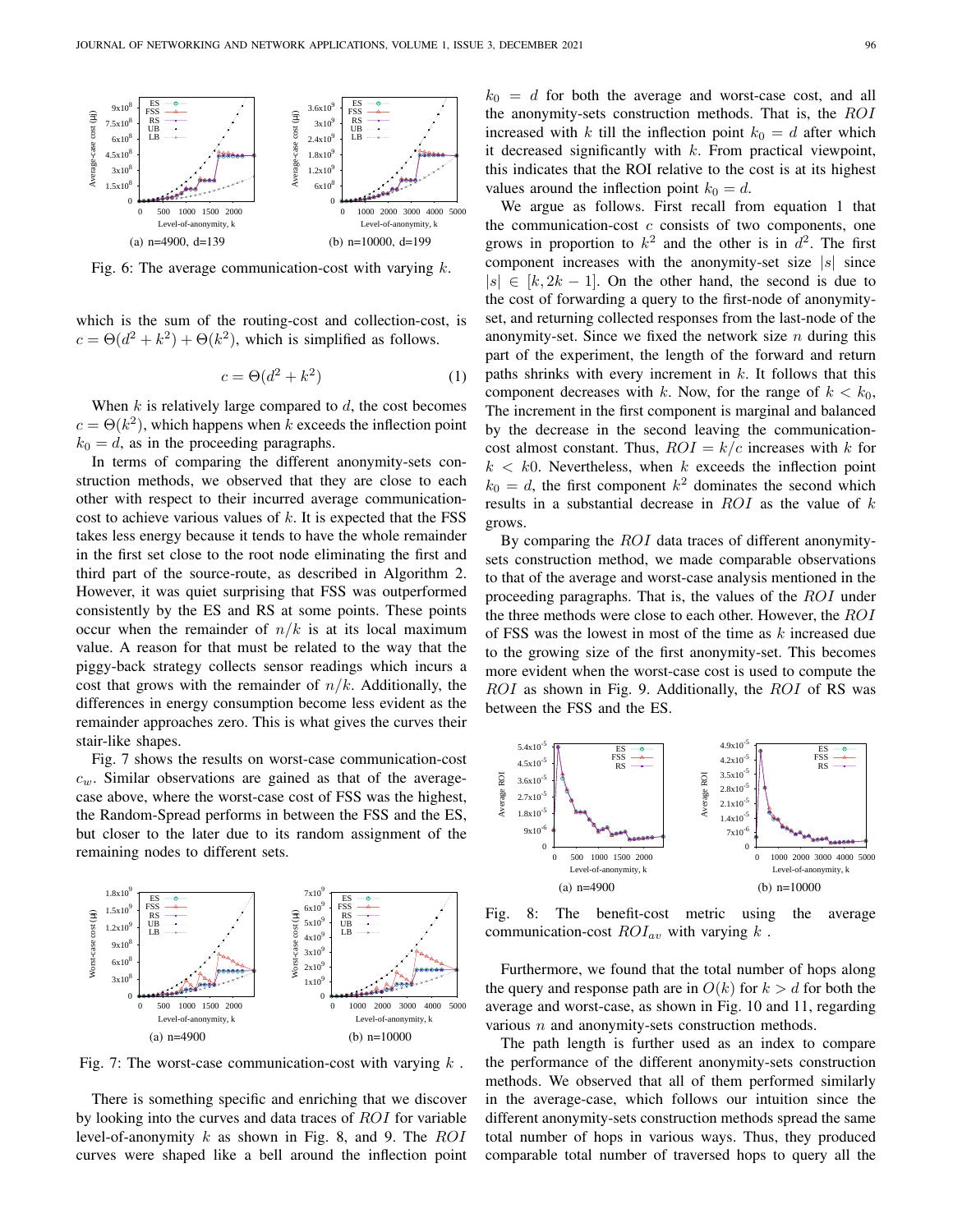

Fig. 9: The benefit-cost metric using the worst-case communication-cost  $ROI_w$  with varying k

anonymity-sets and collect their responses. Nevertheless, the worst-case path length generated by the FSS is found longer than that by ES and RS whenever there is a remainder out of  $n/k$ . To see why, recall that the hops along the query and response path are of two types: routing-hops which increase with  $d$ , and collection-hops which increase with  $k$ . Now since the ES attempts to distribute the remaining nodes out of  $n/k$ equally on all of the anonymity-sets, the worst-case collection hops grows steadily with  $k$ . On the contrary, the FSS adds all the remaining nodes to the first set. Thus, the worstcase number of hops occurs at the first set because it has the maximum number of collection hops. Since  $d$  was fixed during this set of experiments, the collection hops dominated the routing hops when  $k$  grows larger than  $d$ . This resulted in that the worst-case path length of FSS surpassed that of the ES whenever there is a remainder. On the other hand, RS acted closely to the ES because it disseminates the remaining nodes out of  $n/k$  randomly on the anonymity-sets which makes it divergent from the FSS case.



Fig. 10: The average number of hops with varying  $k$ .



Fig. 11: The worst-case number of hops with varying  $k$ .

We now evaluate the achieved location-anonymity by DAS anonymity scheme using the maximum cloaking distance  $d_{max}$ , and the radius of cloaking area r metrics that are discussed in section V-1. As expected, we observed that both the  $d_{max}$  and r grew with k because of the increase in the size of the anonymity-set. When  $k$  is relatively large compared to d, the upper bound of  $d_{max}$  and r is in  $O(d)$ . Specifically, both  $d_{max}$  and r values are less than d. We depict our results for various network size  $n$  in Fig. 12, and 13.

By analyzing the location-anonymity metrics data which is shown in Fig.s 12, and 13, we also noted that the ES achieved better location-anonymity compared to FSS whenever there is a remainder out of  $n/k$ . Nonetheless, RS stayed between them in most cases. To reason about it, recall that ES attempts to distribute the remainder equally on all the anonymity-sets while FSS adds all the remaining nodes out of  $n/k$  to the first anonymity-set. Thus, the anonymity-sets created by FSS are all of the smallest size which is  $k$  except for the first set. On the other hand, when the remainder of  $n/k$  is greater or equal to  $n/k$ , ES yields anonymity-sets all of a size greater than k. Now, both of  $d_{max}$  and r adopts the security weakest link concept as discussed in section V-1 which always selects the anonymity-set with the minimum size to calculate these metrics. Hence, ES is in advantage by having the minimum size of the anonymity-sets greater than that of the FSS when there is a large enough remainder of  $n/k$ . In this way, the metrics of ES become higher than that of FSS as an indicative of better offered location-anonymity. Lastly, because of the randomness of RS, it acts between the two extremes.

As stated in section V-1, whereas  $d_{max}$  measures the location-anonymity that is offered by the anonymity scheme,  $r$  acts as a benefit-cost measure. In  $r$ , the benefit is sum of cloaking distances, and the cost is the level-of-anonymity which is proportional to the size of anonymity-set that provides the location-anonymity. In essence,  $r$  is the radius of the equivalent cloaking area, and it gives a figure about how much location-anonymity is provided if a new node is added to the anonymity-set. By looking into the data traces of  $r$ , we discovered ES can provide a larger cloaking area than that by FSS but with less cost.



Fig. 12: The maximum cloaking distance metric  $d_{max}$  with varying level-of-anonymity  $k$ .

#### *B. Network Diameter* d

The results of average and worst-case communication-cost obtained by varying  $d$  for each value of  $k$  are analyzed in this section. As shown in Fig. 14 and 15, when  $d$  exceeds some point  $d_0 = k$ , the communication-cost in the average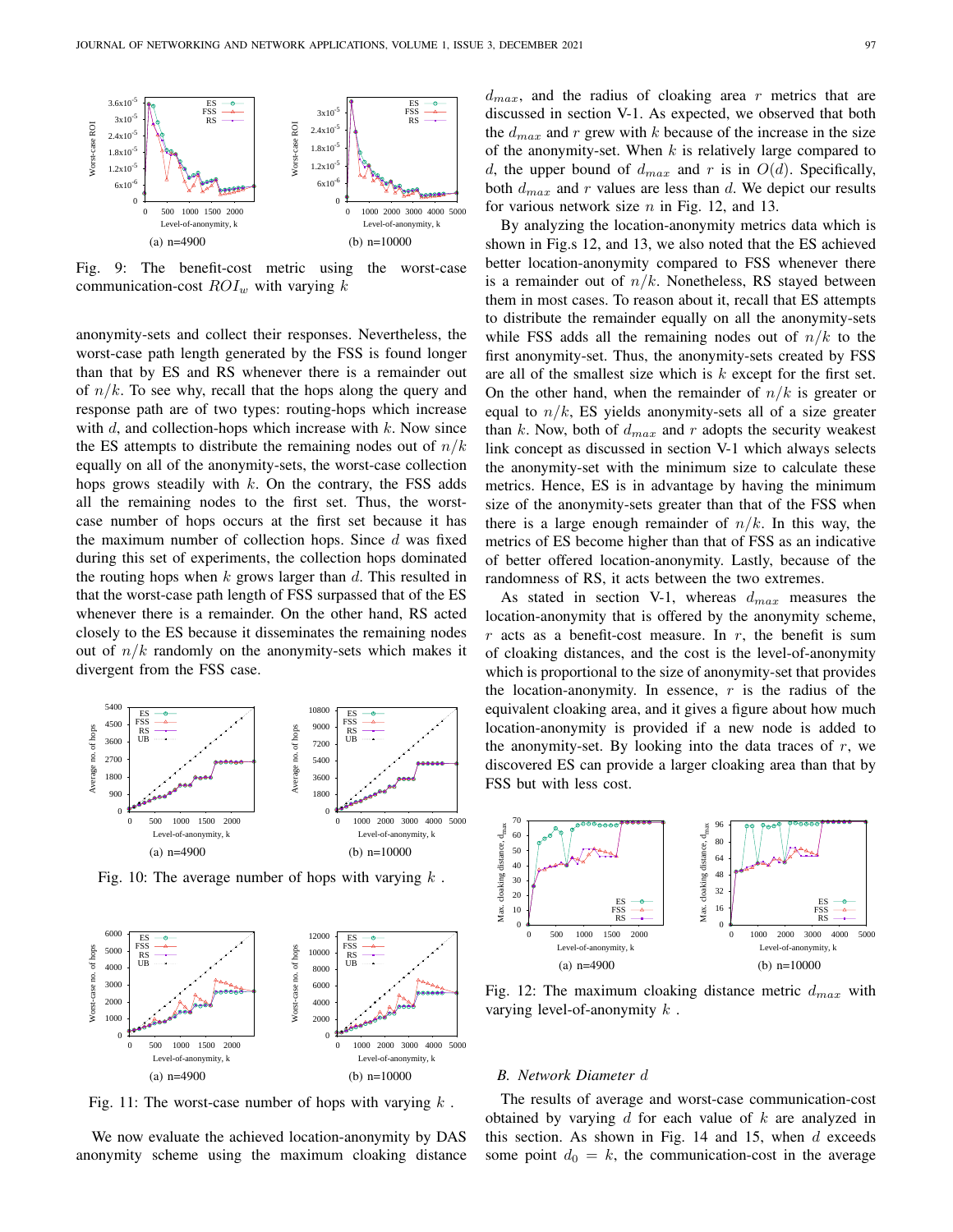

Fig. 13: The radius of equivalent cloaking area metric  $r$  with varying level-of-anonymity  $k$ .

and worst-case becomes bounded from above and below by  $O(d^2)$  and  $\Omega(d^2)$  respectively. This is fully coherent with the result of equation 1 which states that,  $c = \Theta(d^2 + k^2)$ . The upper and lower bounds are labeled on each graph as UB and LB respectively.

For the average case, it is observed that ES consumed more energy in the average-case as  $d$  becomes larger compared to  $k$ , as shown in Fig. 14. Since FSS puts all the remainder of  $n/k$ in the first anonymity-set, it is an energy saver with respect to  $d^2$  component of the cost, and a consumer in terms of  $k<sup>2</sup>$  component of the cost. The opposite holds for ES. When d surpasses k, the term  $d^2$  becomes more dominant than  $k^2$ component, and vice versa. Consequently, It is more practical to adopt FSS when  $d$  exceeds  $k$ , as in figures 14, and 15. However, when  $k$  is relatively large compared to  $d$ , ES should be preferred, as in 6, and Fig. 7.

For the worst-case results, as shown in Fig. 15, FSS was outperformed by ES specially at large values of  $k$  due to the fact that the worst-case cost of FSS occurs in the first anonymity-set which vastly grows with  $k$  when there is remainder.



Fig. 16: The benefit-cost metric using the average communication-cost  $ROI_{av}$  with varying d.

We have also found that  $ROI$  decreased with  $d$  for both the average and worst-case cost, as shown in Fig. 16, and 17, mostly due to the fact of  $ROI = k/c$ , where c encompasses both the  $k^2$  and  $d^2$  components. Since k is constant in this set of experiments, the sizes of anonymity-sets and the  $k^2$ component of the cost varied slightly due to the mild change in the remainder of  $n/k$ . Therefore, approximately the ROI changed inversely with  $d^2$  when d oversteps k. This became more obvious when d grows beyond the inflection point  $d_0 =$ k as  $d^2$  dominates  $k^2$ .

In analogy with the average and worst-case cost results, the comparison among ROI of different anonymity-sets construction methods of the anonymity scheme reveals similar implications. For the average-case results shown in Fig. 16, ES yields the lowest  $ROI$  because of its sensitivity to the increment in the  $d^2$  component of the cost. For the worst-case ROI shown in Fig. 17, FSS achieves the lowest since the whole remainder was left in the first anonymity-set resulting in the highest worst-case cost, and hence the lowest ROI.



Fig. 14: The average communication-cost with varying  $d$ .



Fig. 15: The worst-case communication-cost with varying  $d$ .



Fig. 17: The benefit-cost metric using the worst-case communication-cost  $ROI_w$  with varying d.

Fig. 18 and 19 show the path length results in the averageand worst-case scenarios for various values of  $k$  under the three anonymity-sets construction methods. It is found that in the average-case, the generated paths by ES are mostly longer than that by the others, due to the fact that ES distributes the reminder nodes evenly to all the anonymity-sets, thereby subject to the longest path.

In the worst-case, on the other hand, the three anonymitysets construction methods mostly produced identical path lengths as d increased, mostly due to the fixed and relatively small values of  $k$  that well mitigates the influence of collection-hops and lets the effect of routing-hops that grows with  $d$  rather trivial. Hence, the worst-case path length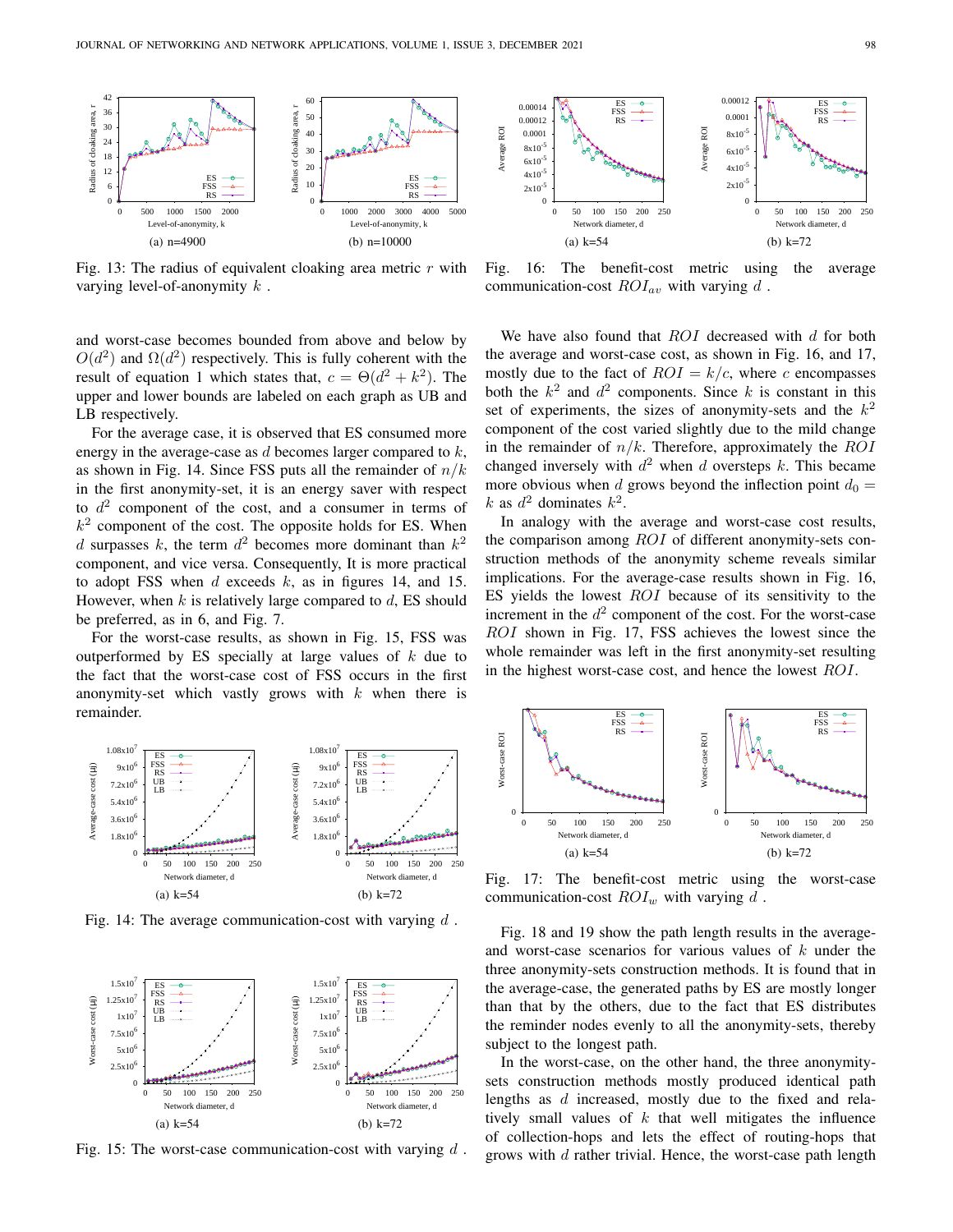occurred at an anonymity-set that is far away from the first set where the routing-hops are more. However, the size of such anonymity-set, and eventually the number of collection-hops, is almost the same for different anonymity-sets construction methods. This is because the remainder out of  $n/k$  is small, so the anonymity-sets construction methods either change the size of the anonymity-sets other than the first set mildly or leave it untouched. Consequently, the different anonymity-sets construction methods behaved comparably.



Fig. 18: The average number of hops with varying  $d$ .



Fig. 19: The worst-case number of hops with varying  $d$ .

Fig. 20, and 21 show the performance of location-anonymity of the proposed scheme. We observed that both of the locationanonymity metrics are smaller than  $k$  when  $d$  is relatively large compared to  $k$ . The reason is that the location-anonymity is limited by the anonymity-set size which is in turn asymptotically upper-bounded by the level-of-anonymity  $k$ .

By comparing location-anonymity metrics under different anonymity-sets construction methods, we found that as  $d$  is large they all performed similarly. This is due to the fact that as d and n are increased, the number of anonymity-sets  $|n/k|$ exceeds the remainder out of  $n/k$  since we kept k fixed during this set of experiment. This possibly causes ES unable to distribute the remainder equally on all the anonymity-sets, and possibly some of the anonymity-sets would be left untouched at size of  $|s| = k$  which is also the smallest size of anonymitysets for FSS. Recall that we select the anonymity-set with the minimum size to compute  $d_{max}$  and r. Thus, FSS and ES behaves similarly. However, they may differ a little due to the variations in the geometric structure of the anonymitysets that affects the cloaking distances measurements within an anonymity-set. size of the monomially sets coller than the first set minimilar or  $\frac{1}{2}$  and  $\frac{1}{2}$  and  $\frac{1}{2}$  and  $\frac{1}{2}$  and  $\frac{1}{2}$  and  $\frac{1}{2}$  and  $\frac{1}{2}$  and  $\frac{1}{2}$  and  $\frac{1}{2}$  and  $\frac{1}{2}$  and  $\frac{1}{2}$  and

#### VI. RELATED WORK

Prior work in the area of analysis of trade-offs between



Fig. 20: The maximum cloaking distance metric  $d_{max}$  with varying network diameter  $d$ .



Fig. 21: The radius of equivalent cloaking area metric  $r$  with varying network diameter  $d$ .

and not rigorous. Carbunar et al. [12], even in their simulation results, did not analyze the trade-off between query-anonymity and performance metrics along the whole range of level-ofanonymity. On the other hand, the work of De Cristofaro et al. [27] provides a querying protocol without characterizing the trade-off between its achievable query-anonymity and its incurred communication-cost. They measure the cost practically and independently from the obtained level-of-anonymity. Hayawi et al. [30] only focused on trade-off between queryanonymity and communication cost as a performance index for the query-anonymity scheme. As a step towards addressing this lack in the literature, we analyzed in-depth the tradeoffs between the offered query-anonymity and various performance measures such as, communication-cost, path-length, return-on-investment metric, and achieved location-anonymity. Such comprehensive evaluation helps to unravel key factors affecting the performance of the anonymity scheme.

Chaum introduced the notion of anonymity-set in the DCnet [6] in 1988. The well-cited definition of anonymity-set is given by Pfitzmann and Hansen [7] , "*Anonymity* is the state of being not identifiable within a set of subjects, the anonymityset." Considering anonymous communication systems which deal with sending and receiving of messages, anonymity is usually used to hide the identities of the actual sender, receiver or both within anonymity-set of other possible senders and/or receivers [7].

As stated in section III, the attacker intersects the output sequences of multiple runs of the querying protocol in order to identify the true destination of the client query [21], [31], [32]. In DAS, we adopt a unique approach that avoids intersection attack by using disjoint anonymity-sets with distinct members. This proactive approach has been stated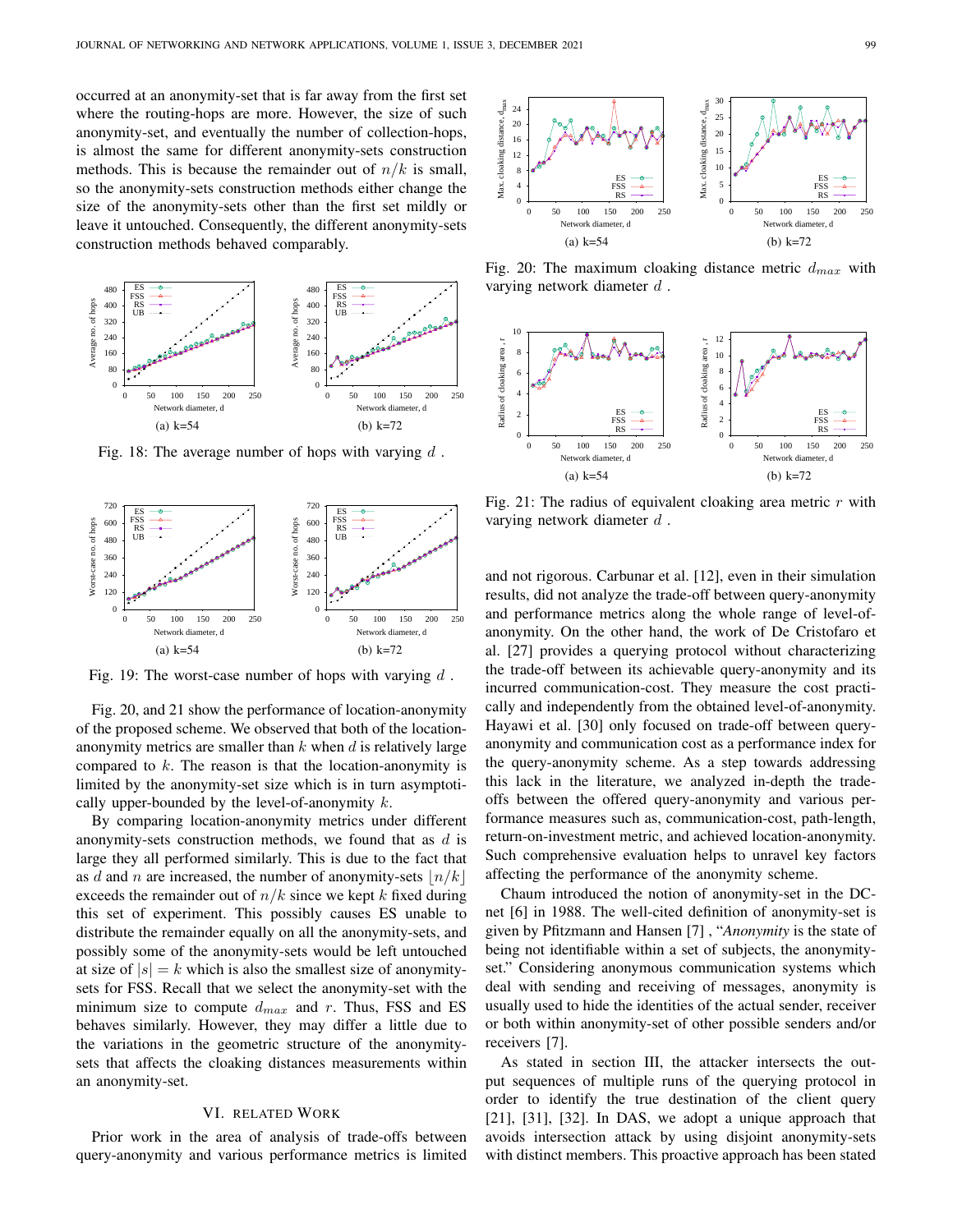briefly by De Cristofaro et al. [27] as follows,"we can let the client select the same route for the same queried node. Thus, ADV can not intersect its views of query executions", (ADV is the adversary). Nevertheless, they did not mention how to accomplish that. In this work, we maintain the disjoint property of the anonymity-sets by having the WSN nodes that connect the client to an anonymity-set forward the query but do not respond to it. To the best of our knowledge this is the first preventive measure to defend against intersection attack.

Although not in the context of trade-off analysis, schemes similar to DAS are studied in prior work [30], [33]. Therefore we do not claim novelty for the concept behind DAS. However, we presented DAS as a secure k-anonymous scheme, and studied its security properties by adopting information theoretic approach [34]–[37]. In addition, we break DAS down into its essential elements namely, the partition algorithm  $\pi$ , the anonymity transformation  $T$ , and the inverse transformation  $T^{-1}$ . This proves to be useful in our modular design of DAS for the sensor-cloud-based IoT environment, especially in the implementation of its partition algorithm, query routing algorithm, and querying protocol.

#### VII. CONCLUSIONS

The paper studied the average- and worst-case queryanonymity performance trade-offs in the context of sensorcloud-based IoT systems. We firstly presented the specification paradigm for the design and implementation of a secure k-anonymous query scheme for privacy preservation in the presence of unconditional eavesdropping adversary. Based on the proposed query and routing protocols, extensive analysis was conducted in order to establish bounds on trade-offs between offered query-anonymity and various performance measures such as communication-cost, return-on-investment ROI, path length, and offered location-anonymity. Our experimental results show that most of these bounds are functions of the level-of-anonymity k and network diameter d, and the return-on-investment  $ROI$  is at its highest values at the point  $k = d$ . In addition, the performance of the different anonymity-sets construction methods was observed and analyzed, which shows that in the average-case scenario, First-Set-Spread outperforms when  $k$  is relatively small compared to d, while Equal-Spread is favored when  $k$  is relatively large compared to d. In the worst-case scenario, First-Set-Spread fails behind Equal-Spread and this is more visible at large values of  $k$ .

We endeavor to make our evaluation results more comprehensive by testing our ideas in various simulation settings of heterogeneous anonymity-sets, mobile nodes, different routing algorithms, data collection strategies, network topologies and other system parameters. Another streak of research is to study all of the involved trade-off relationships such as communications-cost, cost-benefit metric, path length, returnon-investment, and location-anonymity metrics for the kanonymous query scheme simultaneously.

#### APPENDIX A

*Lemma 1:* Assume the query and response data are of constant size, to achieve a level-of-anonymity  $k$  in a source-routed square grid whose diameter is  $d$ , the incurred communicationcost is  $c = \Theta(d^2 + k^2)$ .

*proof 2:* communication-cost c consists of two components namely, the routing-cost and the collection-cost. The routingcost is the cost of forwarding a query to the anonymityset, and return collected responses from it. The collectioncost is the cost of collecting responses from all nodes in the anonymity-set. Assuming the query and response data is of constant size so that its transmission over one hope incurs a constant communication-cost, the collection-cost is in  $\Theta(k^2)$ , and the routing-cost is in  $\Theta(d^2 + k^2)$ . For data collection, we are using piggyback strategy in which each node of the anonymity-set  $s_i$  appends its response to the query packet. Since the response data are of constant size by assumption, the collection-cost is incremented by  $\Theta(1)$  over every next hop in the anonymity-set. Thus, the collection-cost is in  $\Theta(1) + \cdots + \Theta(|s_j| - 1) + \Theta(|s_j|) = \Theta(|s_j|^2) = \Theta(k^2)$ . The last equality comes from  $|s_i| \in [k, 2k-1]$ , i.e.  $|s_j| \in \Theta(k)$ .

The routing-cost comprises two components namely, the return-cost of collected responses, and the source-route cost. To find the first, recall that the collected responses are of size  $|s_i|$ , and they travel a distance of  $\Theta(d)$  back to the root-node along the third part of the rout (see Algorithm 2). This is so because the third part of the route is a shortest distance between a pair of nodes, and  $d$  is the longest shortest distance between any pair by definition. This incurs a return-cost of  $\Theta(d|s_i|) = \Theta(dk)$ . For the source-route cost, recall that each node along the routing path removes its entry from the sourceroute header information  $h_i$ , as mentioned in our querying protocol listed in Protocol 1. Assuming the initial length of the  $|h_i| = l$ , we abstract this cost asymptotically to be equal to  $\Theta(\ell) + \Theta(\ell - 1) + \cdots + \Theta(1) = \Theta(\ell) = \cdots + \Theta(\ell) = \Theta(\ell^2)$ . To find l in terms of k, and d, recall that  $h_i$  consists of three parts from our routing algorithm listed in Algorithm 2. Each of the first and third is in  $\Theta(d)$ , since each of them is a shortest path between a pair of nodes, and  $d$  is the longest shortest path between any pair by definition. The second path, which passes through the nodes of the corresponding anonymity-set s<sub>i</sub>, is in  $\Theta(k)$  because it is in  $\Theta(|s_i|)$ , and  $|s_i| = \Theta(k)$ . Thus,  $|h_j| = l = \Theta(2d + k)$ . Hence, the source-route cost is in  $\Theta(l^2) = \Theta((2d+k)^2) = \Theta(4d^2+4dk+k^2) = \Theta(d^2+k^2).$ Therefore, the routing-cost, the sum of responses return-cost and source-route cost, is in  $\Theta(kd + d^2 + k^2) = \Theta(d^2 + k^2)$ .

Now, the total incurred communication-cost  $c$ , which is the sum of the routing-cost and collection-cost, is  $c = \Theta(d^2 +$  $(k^2) + \Theta(k^2)$ , which is simplified as,  $c = \Theta(d^2 + k^2)$ .

#### **REFERENCES**

- [1] L. Atzori, A. Iera, and G. Morabito, "The internet of things: A survey," *Computer networks*, vol. 54, no. 15, pp. 2787–2805, 2010.
- [2] C. Perera, A. Zaslavsky, P. Christen, and D. Georgakopoulos, "Sensing as a service model for smart cities supported by internet of things, *Transactions on Emerging Telecommunications Technologies*, vol. 25, no. 1, pp. 81–93, 2014.
- [3] X. Sheng, J. Tang, X. Xiao, and G. Xue, "Sensing as a service: Challenges, solutions and future directions," *IEEE Sensors journal*, vol. 13, no. 10, pp. 3733–3741, 2013.
- [4] J. Gubbi, R. Buyya, S. Marusic, and M. Palaniswami, "Internet of things (iot): A vision, architectural elements, and future directions," *Future Generation Computer Systems*, vol. 29, no. 7, pp. 1645–1660, 2013.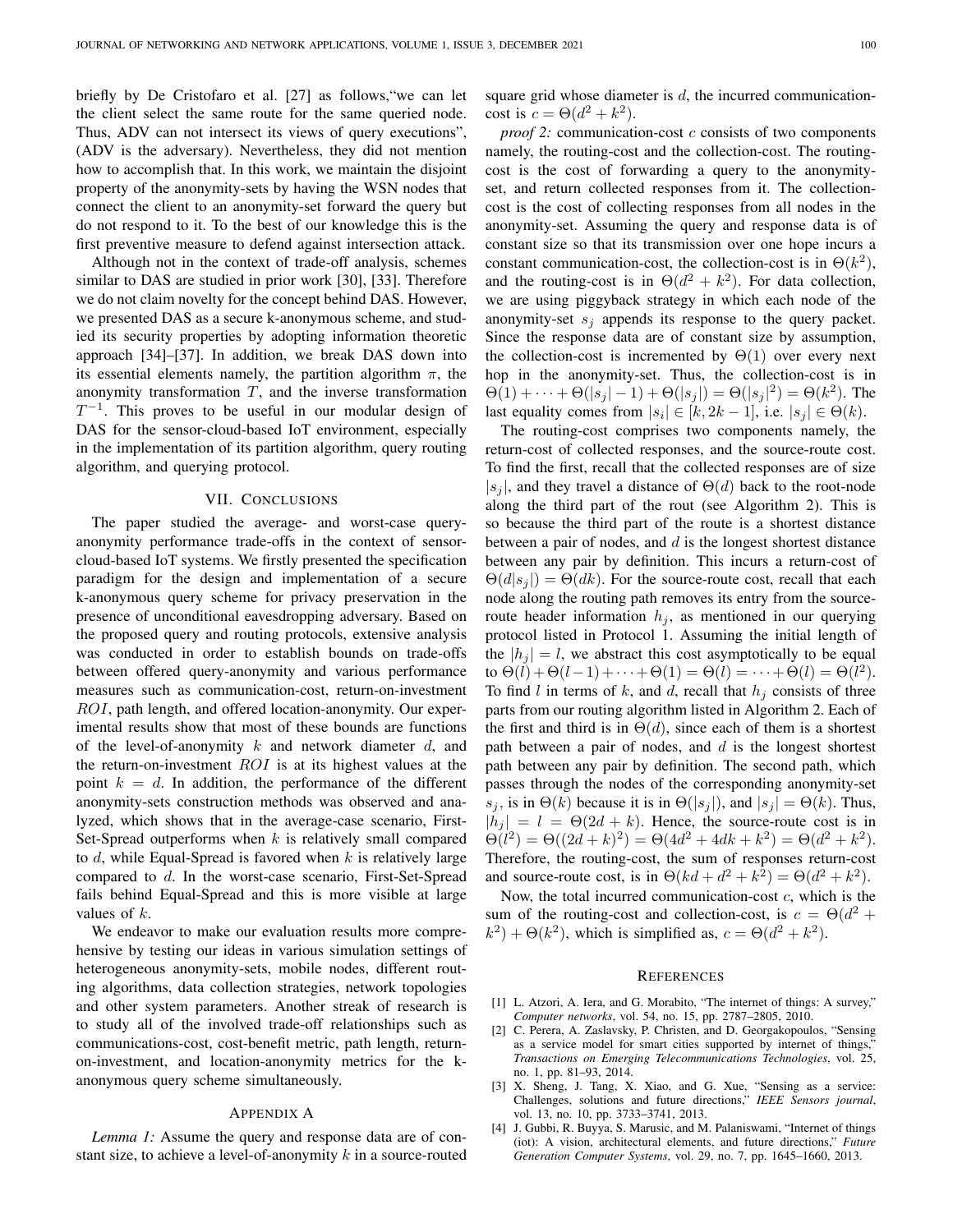- [5] S. S. Mathew, Y. Atif, Q. Z. Sheng, and Z. Maamar, "The web of things-challenges and enabling technologies," in *Internet of things and inter-cooperative computational technologies for collective intelligence*. Springer, 2013, pp. 1–23.
- [6] D. Chaum, "The dining cryptographers problem: Unconditional sender and recipient untraceability," *Journal of cryptology*, vol. 1, no. 1, pp. 65–75, 1988.
- [7] A. Pfitzmann and M. Hansen, "A terminology for talking about privacy by data minimization: Anonymity, unlinkability, undetectability, unobservability, pseudonymity, and identity management," 2010.
- [8] R. Iyer, R. Rex, K. P. McPherson, D. Gandhi, A. Mahindra, A. Singh, and R. Raskar, "Spatial k-anonymity: A privacy-preserving method for covid-19 related geospatial technologies," *arXiv preprint arXiv:2101.02556*, 2021.
- [9] D. Slijepčević, M. Henzl, L. D. Klausner, T. Dam, P. Kieseberg, and M. Zeppelzauer, "k-anonymity in practice: How generalisation and suppression affect machine learning classifiers," *arXiv preprint arXiv:2102.04763*, 2021.
- [10] Y. Yan, E. A. Herman, A. Mahmood, T. Feng, and P. Xie, "A weighted k-member clustering algorithm for k-anonymization," *Computing*, pp. 1–23, 2021.
- [11] K. Hayawi, "Cost analysis of query-anonymity on the internet of things," Ph.D. dissertation, University of Waterloo, Waterloo, ON, Canada, 2017.
- [12] B. Carbunar, Y. Yu, W. Shi, M. Pearce, and V. Vasudevan, "Query privacy in wireless sensor networks," *ACM Trans. Sen. Netw.*, vol. 6, no. 2, pp. 14:1–14:34, Mar. 2010. [Online]. Available: http://doi.acm.org/10.1145/1689239.1689244
- [13] S. W. Rose, O. Borchert, S. Mitchell, and S. Connelly, "Zero trust architecture," 2020.
- [14] B. Embrey, "The top three factors driving zero trust adoption," *Computer Fraud & Security*, vol. 2020, no. 9, pp. 13–15, 2020.
- [15] J. Kindervag *et al.*, "Build security into your network's dna: The zero trust network architecture," *Forrester Research Inc*, pp. 1–26, 2010.
- [16] M. Samaniego and R. Deters, "Zero-trust hierarchical management in iot," in *2018 IEEE international congress on Internet of Things (ICIOT)*. IEEE, 2018, pp. 88–95.
- [17] A. A. Abbasi and M. Younis, "A survey on clustering algorithms for wireless sensor networks," *Computer communications*, vol. 30, no. 14, pp. 2826–2841, 2007.
- [18] O. Goldreich, *Foundations of cryptography: volume 2, basic applications*. Cambridge university press, 2004.
- [19] K. Hayawi, P.-H. Ho, S. S. Mathew, and L. Peng, "Securing the internet of things: a worst-case analysis of trade-off between query-anonymity and communication-cost," in *2017 IEEE 31st International Conference on Advanced Information Networking and Applications (AINA)*. IEEE, 2017, pp. 939–946.
- [20] O. Berthold, A. Pfitzmann, and R. Standtke, "The disadvantages of free mix routes and how to overcome them," in *Designing Privacy Enhancing Technologies*. Springer, 2001, pp. 30–45.
- [21] D. Kedogan, D. Agrawal, and S. Penz, "Limits of anonymity in open environments," in *International Workshop on Information Hiding*. Springer, 2002, pp. 53–69.
- [22] N. Mathewson and R. Dingledine, "Practical traffic analysis: Extending and resisting statistical disclosure," in *Privacy Enhancing Technologies*. Springer, 2005, pp. 17–34.
- [23] E. F. Krause, *Taxicab geometry: An adventure in non-Euclidean geometry*. Courier Corporation, 2012.
- [24] T. H. Cormen, C. E. Leiserson, R. L. Rivest, and C. Stein, *Introduction to Algorithms (3. ed.)*. MIT Press, 2009.
- [25] K. Bogart, S. Drysdale, and C. Stein, "Discrete math for computer science students," 2004.
- [26] T. H. Cormen, C. E. Leiserson, R. L. Rivest, and C. Stein, *Introduction to algorithms*. MIT press, 2009.
- [27] E. De Cristofaro, X. Ding, and G. Tsudik, "Privacy-preserving querying in sensor networks," in *Computer Communications and Networks, 2009. ICCCN 2009. Proceedings of 18th Internatonal Conference on*, Aug 2009, pp. 1–6.
- [28] M. Gruteser and D. Grunwald, "Anonymous usage of location-based services through spatial and temporal cloaking," in *Proceedings of the 1st international conference on Mobile systems, applications and services*. ACM, 2003, pp. 31–42.
- [29] C. P. Pfleeger and S. L. Pfleeger, *Security in computing*. Prentice Hall Professional Technical Reference, 2002.
- [30] K. Hayawi, A. Mortezaei, and M. V. Tripunitara, "The limits of the trade-off between query-anonymity and communication-cost in wireless sensor networks," in *Proceedings of the 5th ACM Conference on Data and Application Security and Privacy*, ser. CODASPY '15.

New York, NY, USA: ACM, 2015, pp. 337–348. [Online]. Available: http://doi.acm.org/10.1145/2699026.2699113

- [31] J.-F. Raymond, "Traffic analysis: Protocols, attacks, design issues, and open problems," in *Designing Privacy Enhancing Technologies*. Springer, 2001, pp. 10–29.
- [32] D. Agrawal and D. Kesdogan, "Measuring anonymity: The disclosure attack," *IEEE Security & privacy*, vol. 1, no. 6, pp. 27–34, 2003.
- [33] L. von Ahn, A. Bortz, and N. J. Hopper, "K-anonymous message transmission," in *Proceedings of the 10th ACM Conference on Computer and Communications Security*, ser. CCS '03. New York, NY, USA: ACM, 2003, pp. 122–130. [Online]. Available: http://doi.acm.org/10.1145/948109.948128
- [34] C. E. Shannon, "Communication theory of secrecy systems\*," *Bell system technical journal*, vol. 28, no. 4, pp. 656–715, 1949.
- [35] C. Díaz, S. Seys, J. Claessens, and B. Preneel, "Towards measuring anonymity," in *Proceedings of the 2nd international conference on Privacy enhancing technologies*, ser. PET'02. Berlin, Heidelberg: Springer-Verlag, 2003, pp. 54–68. [Online]. Available: http://dl.acm.org/citation.cfm?id=1765299.1765304
- [36] A. Serjantov and G. Danezis, "Towards an information theoretic metric for anonymity," in *Proceedings of the 2nd international conference on Privacy enhancing technologies*, ser. PET'02. Berlin, Heidelberg: Springer-Verlag, 2003, pp. 41–53. [Online]. Available: http://dl.acm.org/citation.cfm?id=1765299.1765303
- [37] G. Tóth, Z. Hornák, and F. Vajda, "Measuring anonymity revisited," in *Proceedings of the Ninth Nordic Workshop on Secure IT Systems*. Espoo, Finland, 2004, pp. 85–90.

Kadhim Hayawi Kadhim Hayawi is a Graduate Program Coordinator and an assistant professor at the College of Technological Innovation at Zayed University, and a member of the Cybersecurity and Digital Forensics research group where he teaches a wide variety of courses and pursues his research endeavors. He received his M.Sc. degree in Computer Science from Dalhousie University, Canada in 2004, and a Ph.D. degree from University of Waterloo, Canada in 2018. He earned several prestigious industry certifications and has over 20 years of experience in academia, and industry. His research interests are in tackling Information Security and Privacy challenges of Emerging Technologies such as IoT, Industrial IoT, Fog, Cloud, and Social Networks using Real-Time and Distributed Deep Learning, GAN, and Blockchain Technologies.

Pin-Han Ho Dr. Pin-Han Ho is currently a full professor in the Department of Electrical and Computer Engineering, University of Waterloo. He is the author/co-author of over 400 refereed technical papers, several book chapters, and the coauthor of two books on Internet and optical network survivability. His current research interests cover a wide range of topics in broadband wired and wireless communication networks, including wireless transmission techniques, mobile system design and optimization, and network dimensioning and resource allocation. He is in the rank of IEEE Fellow and a Professional Engineer Ontario (PEO).

Sujith Samuel Mathew DR. Sujith Samuel Mathew completed his Ph.D. in Computer Science from the University of Adelaide, South Australia. He has twenty years of experience working both in the IT Industry and in IT Academia. He has held positions as Group Leader, Technical Evangelist, and Software Engineer within the IT industry. In academia, he has been teaching various IT related topics and pursuing his research interests in parallel. His re- search interests are in ubiquitous and distributed computing, with focus on the Internet of Things and Smart City applications. Presently, he is an Assistant Professor at the College of Technological Innovations (CTI), Zayed University in Abu Dhabi, UAE.